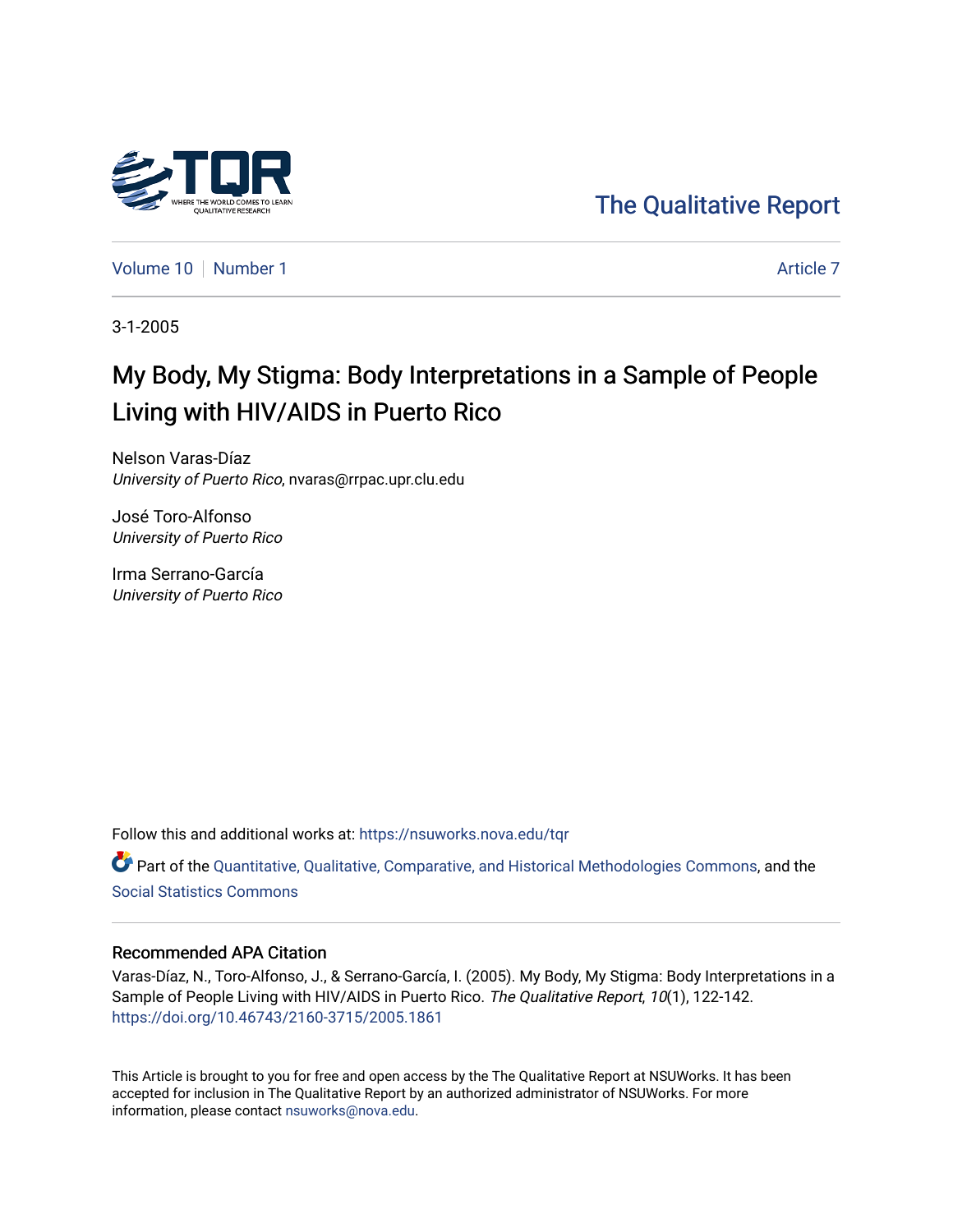# **Qualitative Research Graduate Certificate** Indulge in Culture Exclusively Online . 18 Credits **LEARN MORE**

# My Body, My Stigma: Body Interpretations in a Sample of People Living with HIV/ AIDS in Puerto Rico

# Abstract

AIDS related stigma continues to impact the lives of People Living With HIV/AIDS (PLWHA) negatively. Although the consequences of stigmatization have been widely documented, certain areas of study need to be further addressed in order to better understand their implications for PLWHA; such is the case of the perceptions of the bodys role in AIDS stigma. A qualitative study was implemented including 30 in-depth interviews of PLWHA in Puerto Rico in order to explore their perceptions of the bodys role in the process of stigmatization. Results include: participants perceptions on how their bodies evidence their serostatus, description of past body marks, personal experiences with body marks, meanings attributed to their bodies with HIV/AIDS, and personal criteria used to describe the perfect body. These issues are described in the context of the social stigma faced by PLWHA in Puerto Rico and individual perceptions of bodys role in the process of self-stigmatization. Recommendations for intervention and research are described.

## Keywords

HIV/AIDS, Stigma, Body, and Puerto Ricans

## Creative Commons License



This work is licensed under a [Creative Commons Attribution-Noncommercial-Share Alike 4.0 License](https://creativecommons.org/licenses/by-nc-sa/4.0/).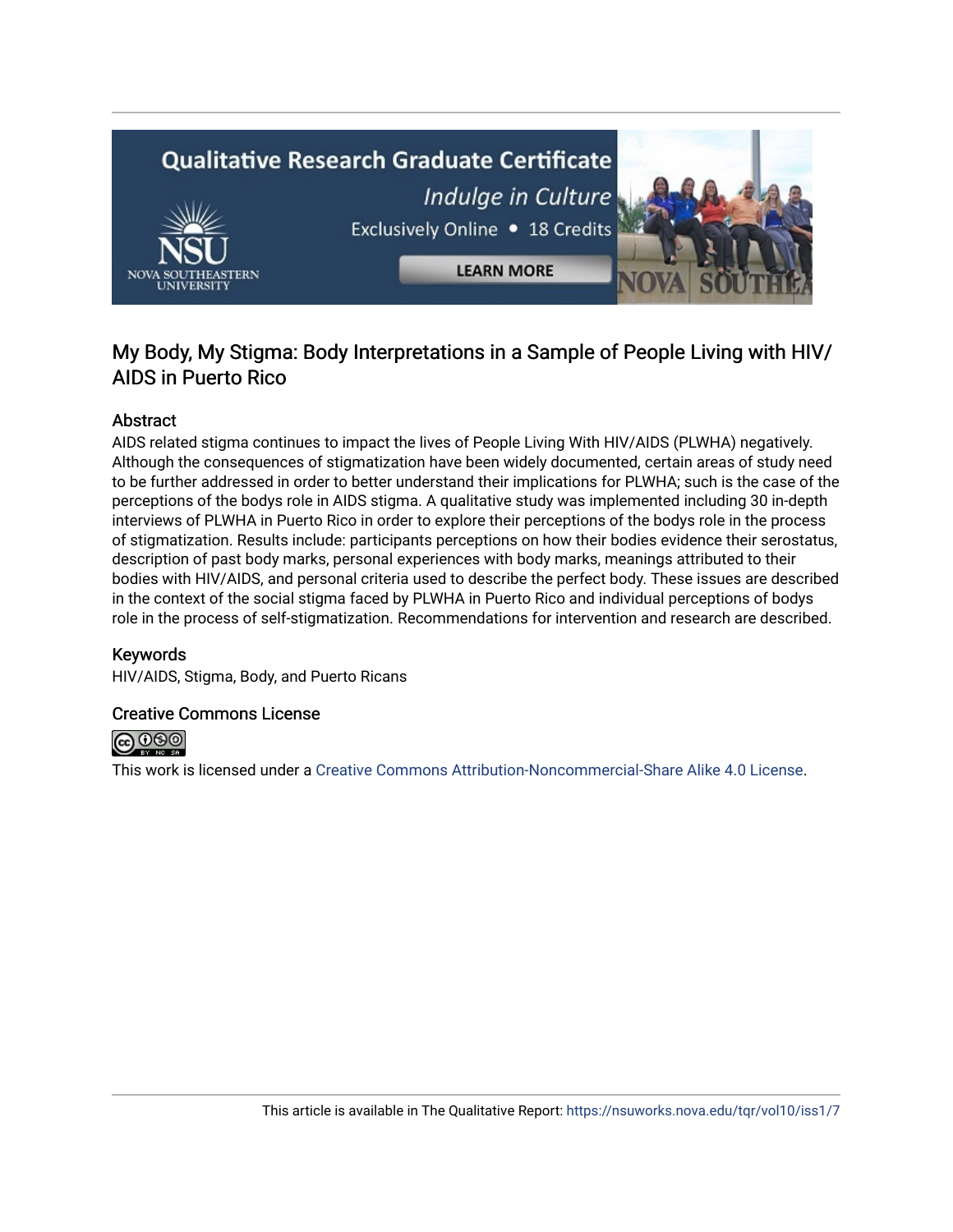# **My Body, My Stigma: Body Interpretations in a Sample of**  People Living with HIV/AIDS in Puerto Rico.<sup>1</sup>

# **Nelson Varas-Díaz, José Toro-Alfonso, and Irma Serrano-García**  University of Puerto Rico

*AIDS related stigma continues to impact the lives of "People Living With HIV/AIDS" (PLWHA) negatively. Although the consequences of stigmatization have been widely documented, certain areas of study need to be further addressed in order to better understand their implications for PLWHA; such is the case of the perceptions of the body's role in AIDS stigma. A qualitative study was implemented including 30 in-depth interviews of PLWHA in Puerto Rico in order to explore their perceptions of the body's role in the process of stigmatization. Results include: participants' perceptions on how their bodies evidence their serostatus, description of past body marks, personal experiences with body marks, meanings attributed to their bodies with HIV/AIDS, and personal criteria used to describe the perfect body. These issues are described in the context of the social stigma faced by PLWHA in Puerto Rico and individual perceptions of body's role in the process of self-stigmatization. Recommendations for intervention and research are described. Key Words: HIV/AIDS, Stigma, Body, and Puerto Ricans* 

The HIV/AIDS pandemic can be described as one plagued by social meaning. More than twenty years into the epidemic it is evident that we are not only dealing with the biological effects of a virus; we are also facing the negative social meanings attributed to HIV/AIDS and the people who live with it. These negative socially shared meanings ascribed to the epidemic have been described as AIDS stigma and its consequences are disastrous for people living with HIV/AIDS (PLWHA) as they entail depression, denial of health services, and ostracism, among others (Herek & Glunt, 1988). Further research needs to be carried out in areas that are of significance for PLWHA and that have been neglected by AIDS stigma researchers. Such is the case of the body's role in AIDS stigma (Chapman, 1998). Due to the evident biological dimensions of HIV for the body, the latter is seldom addressed when elaborating on the social dimensions of the epidemic; even when the body is also a social phenomenon.

 $\overline{a}$ 

<sup>&</sup>lt;sup>1</sup> This study was funded by a National Institute of Mental Health grant (1 R03 MH65159-01). The first author can be contacted through regular mail at University of Puerto Rico, Graduate School of Social Work, P.O. Box 23345, San Juan, PR 00931-3345 or by e-mail at nvaras@rrpac.upr.clu.edu.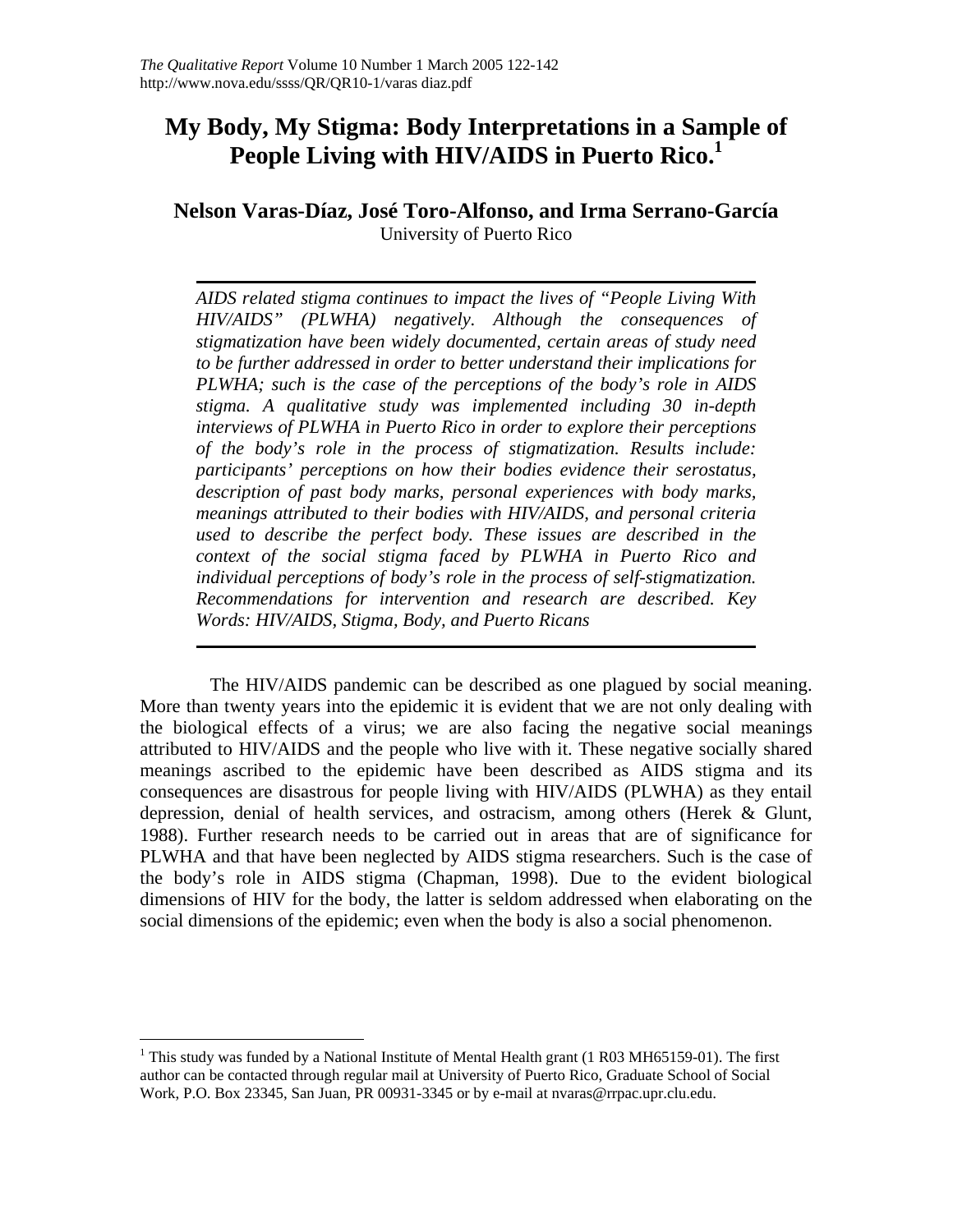#### **What is Stigma?**

The concept of stigma dates to ancient Greece and was used to describe people with bodily marks or tattoos which evidenced their involvement in a bad deed and were therefore to be avoided (Crawford, 1996). The concept has also been defined as an unnatural mark on the bodies of saints, a mark made with a hot iron on the flesh of slaves, a bad reputation, and even a physical dysfunction (Real Academia Española, 1984). Other authors have described stigma as a social construction associated with the recognition of a difference, based on a specific characteristic, which is used to devalue the person who possesses it (Dovido, Major, & Crocker, 2000). All of these definitions share the idea that a stigma is the negative evaluation of a particular difference that may be associated with a person.

One of the most widely recognized conceptual frameworks on the subject was developed by sociologist Erving Goffman (1963). He defined stigma as a profoundly discreditable attribute, which could lead a person to be deemed almost inhuman. He identified three types of stigma: abominations of the body, blemishes of individual character, and tribal stigmas. Abominations of the body were described as stigmas associated with physical deformations or deviations from a social norm, such as people with physical challenges, missing limbs, or physical deformities, among others. Blemishes of individual character were stigmas associated with a person's character, identity, or simply their particular way of being. Some of these blemishes can be attributed to people in jail, drug users, alcoholics, and people with poor mental health, among others. Finally, tribal stigmas referred to the negative evaluation of particular persons due to their association with a group. Some of these stigmas are related to race, ethnicity, and sexual preference. According to Goffman, all of these types of stigmas contribute to devaluing people. Goffman's definition is particularly important to understand AIDS stigma since PLWHA can encompass all three: abominations of the body (wasting syndrome), blemishes of individual character (responsibility over infection), and tribal stigmas (notions attributed to homosexuals as a group).

Other authors have expanded Goffman's (1963) framework by describing multiple dimensions of stigma (Jones et al., 1984). These include: concealability, course (of the stigmatizing condition), disruptiveness, aesthetic qualities, origin, and peril. According to these dimensions a stigma will have more negative effects if it is not concealable (therefore evident to others), if it is perceived as advanced in its course (such as an illness in its final stages), if it disrupts or hinders social interaction, if it is not beautiful or aesthetically pleasing to the observer, if the stigmatized person or group is blamed for its origin, and if it is associated with death.

Goffman (1963) stressed the importance of visibility of the stigmatizing attribute, and therefore its bodily dimension. According to him persons whose stigmatizing mark is clearly visible will be discredited by others, while those whose stigma is not visible are considered discreditable, since the possibility of being identified as stigma bearers is always imminent in social relationships. This possibility of being identified as a stigma bearer evidences the complexity through which those that are stigmatized must engage in on a daily basis, in order to avoid social interactions through which their marks may be identified. Daily life becomes a "hide and seek" game in which the outcome can be truly devastating.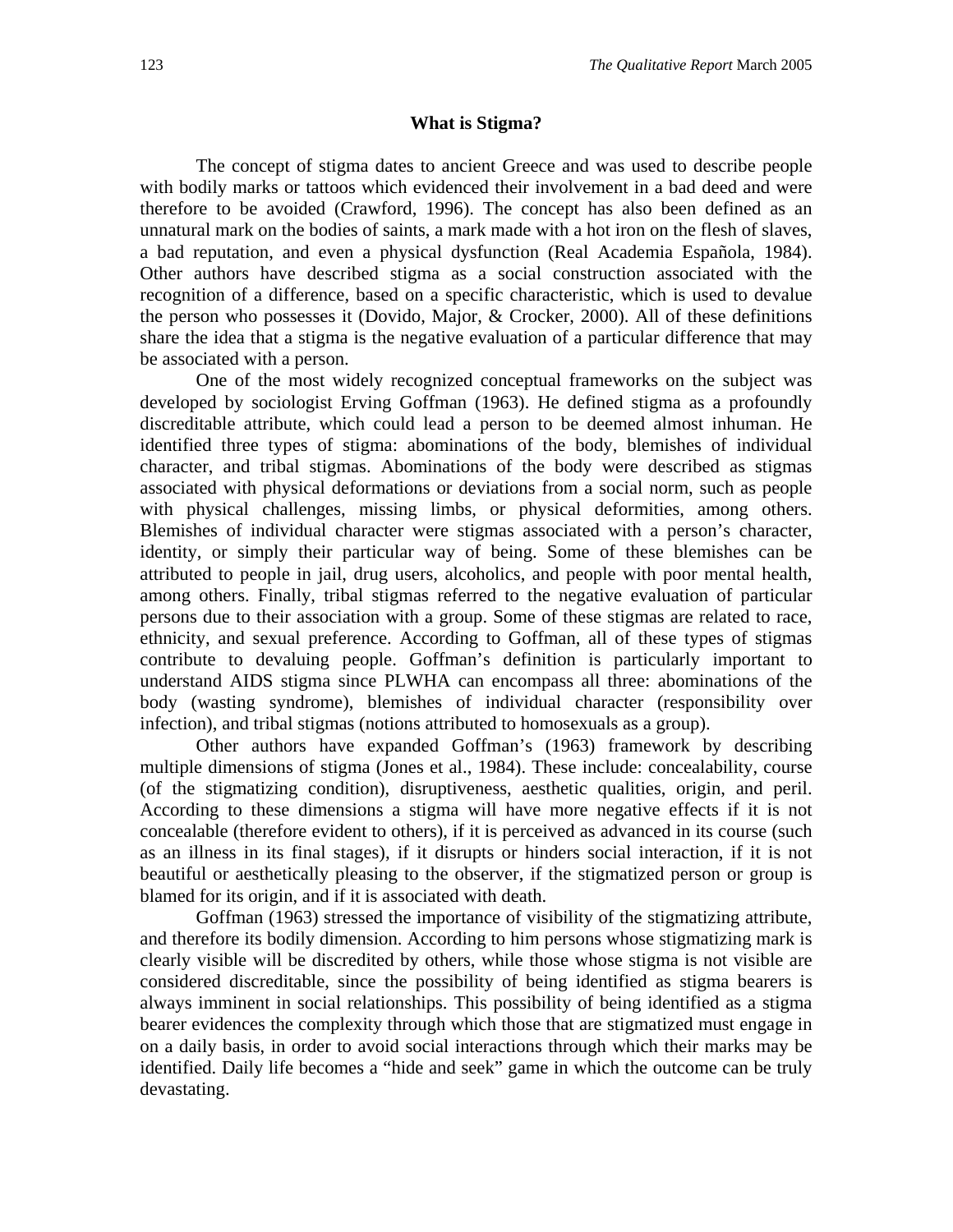#### **The Body's Role in Stigmatization**

One of the most relevant aspects of Goffman's (1963) conceptual framework to this current investigation is the body's central role in it. The body, as a biological and social entity, sets boundaries for particular types of stigmas.

Although more evident in some cases than others, the body plays a central role in the types of stigma Goffman (1963) identified. The most obvious are probably abominations of the body in which particular deformations or missing body parts elicit stigmatizing attitudes. Stigmas associated with blemishes of individual character also entail bodily dimensions. For example, this type of stigma can be found in an imprisoned person whose reality lies behind bars and whose bodily freedom is restricted due to a transgression of social norms. This transgression in turn may be interpreted as a fault of his/her character or personal identity. The same can be said about drug users whose bodies evidence their addiction either by physical marks of drug injection or by lack of bodily control under the influence of drugs (Capitano & Herek, 1999). Finally, tribal stigmas also evoke the body since they serve as identifiers of members of a particular group. This occurs through skin color, tattoos, body modification (Featherstone, 2000), or other types of marks such as those of a particular sickness.

These examples highlight the body's role in the stigmatization process. The importance of this role increases when the body is afflicted by a disease that is considered degenerative and deadly. Such is the case of HIV/AIDS.

#### **Living in a Body with HIV/AIDS**

Since the body is our vehicle for interaction with the world and others, it is through it that people experience the HIV epidemic. In this sense, the body cannot be separated from the experience of "living" with HIV/AIDS. People are exposed to infection through their bodies. In social interactions, in which bodies are embedded, the consequences of infection and subsequent stigmatization are evidenced.

Goffman's (1963) conceptual framework facilitates understanding the stigma that surrounds HIV/AIDS, and particularly of the body's role in such stigma. For example, PLWHA can encompass all three types of stigma identified by Goffman. They are perceived as having *abominations of the body* when they have visible marks associated with their condition, they suffer from *blemishes of individual character* when they are perceived as responsible for their HIV/AIDS status, and are victims of *tribal stigmas* when they are described as part of a "risk group". The same can be said for the multiple dimensions of stigma defined by Jones et al. (1984). Since HIV/AIDS may not be concealable in some cases, it may disrupt social interactions with those who are afraid of contagion, and since it is associated with death PLWHA are very likely to be stigmatized. Since stigmatizing attitudes may be difficult to hide for the stigmatizer, they can make it harder, or even impossible to interact with PLWHA. This is particularly plausible when the marks that foster stigmatization are evident and clearly visible.

The role of the body living with HIV/AIDS in the stigmatization process can be dual: (1) it can provide physical or visual evidence of the condition; described by Goffman (1963) as the "discredited" or (2) can work as a generator of self-stigmatizing attitudes even when the condition is not clearly visible to others (described by Goffman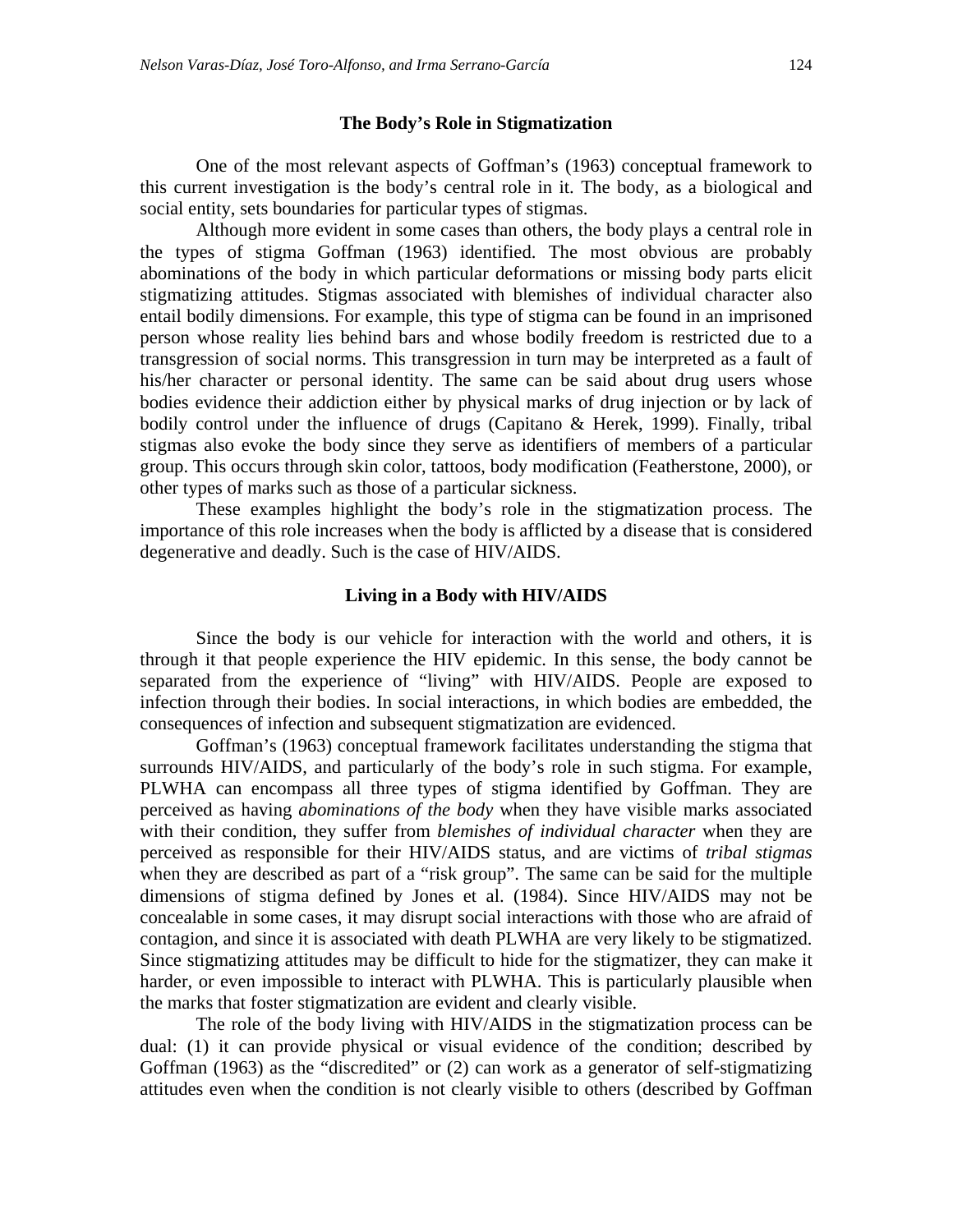as the "discreditable"). Evidence of the condition arises from bodily marks. Some of these include, but are not limited to, lesions, skin infections, fungus, and rashes (Murphy, 1995). Other health complications such as lipodystrophy, the condition in which fat is disproportionately accumulated throughout the body, can serve as markers of the disease (Velenti, 2001). Its consequences entail accumulation of abdominal fat and the development of a "buffalo hump" in the top part of the back. The same can be said of wasting in which the individual is physically debilitated due to loss of body fat and muscle tone (Kalichman, 1998a). This wasting is manifested in loss of mass in the cheeks and gluteal muscles. Although some of these changes can happen to people with other health conditions, for PLWHA they entail other meanings due to the social stigma attached to the infection.

On the other hand, the second manifestation mentioned above refers to asymptomatic people who can internalize negative perceptions widely held throughout society regarding their infected bodies. This is not surprising considering that the HIV/AIDS body has been conceptualized as a site of death and contagion, an instance of prejudice, an entity suspended between health and sickness, and as an entity that succumbs as it faces the epidemic (Chapman, 2000; Murphy, 1995; Waldby, 1996). People living with HIV/AIDS are acutely aware of these interpretations, and in some cases may hold them to be true (Varas-Díaz, 2002; Varas-Díaz, Serrano-García, & Toro-Alfonso, 2004).

This stigmatized body living with HIV/AIDS must not be considered a natural or given phenomenon. On the contrary, it is a socially constructed body that lives within collectively created discourses of stigmatization. It provides evidence to others, and to themselves, that the stigmatization process can be continuous and imminent. When this process occurs, its consequences can be dire.

#### **The Consequences of AIDS Stigma**

The magnitude of the stigma surrounding HIV/AIDS is reflected in the coining of the term "AIDS-related stigma" or "AIDS stigma" (Herek & Glunt, 1988, pg. 886). The myths that surround the HIV/AIDS epidemic contribute to this stigmatizing process (Cunningham & Ramos-Bellido, 1991). Among the social meanings attributed to the epidemic we find that HIV+ people are sometimes perceived as invasive agents in a "healthy" society (Bunting, 1996; Sontag, 1990). This notion fosters the social exclusion of those perceived as risk agents because they are interpreted as a threat to others, as deviating from what is "normal", and as not contributing to society's development.

Research has documented the negative personal and social implications of AIDS stigma for PLWHA. Some of its negative psychological effects include: anxiety, depression, guilt, isolation, disruption of family dynamics, physical and emotional violence, intensification of grief, loss of social support, lack of sexual activity, and the deterioration of productive relations with health professionals (Chesney & Smith, 1999; Kalichman, 1998b; Nord, 1997). AIDS stigma also has the potential to generate other situations that have negative effects on mental health such as loss of health insurance, social discrimination, unemployment, and problems accessing health related services (Herek, 1999; Leary & Schreindorfer, 1998).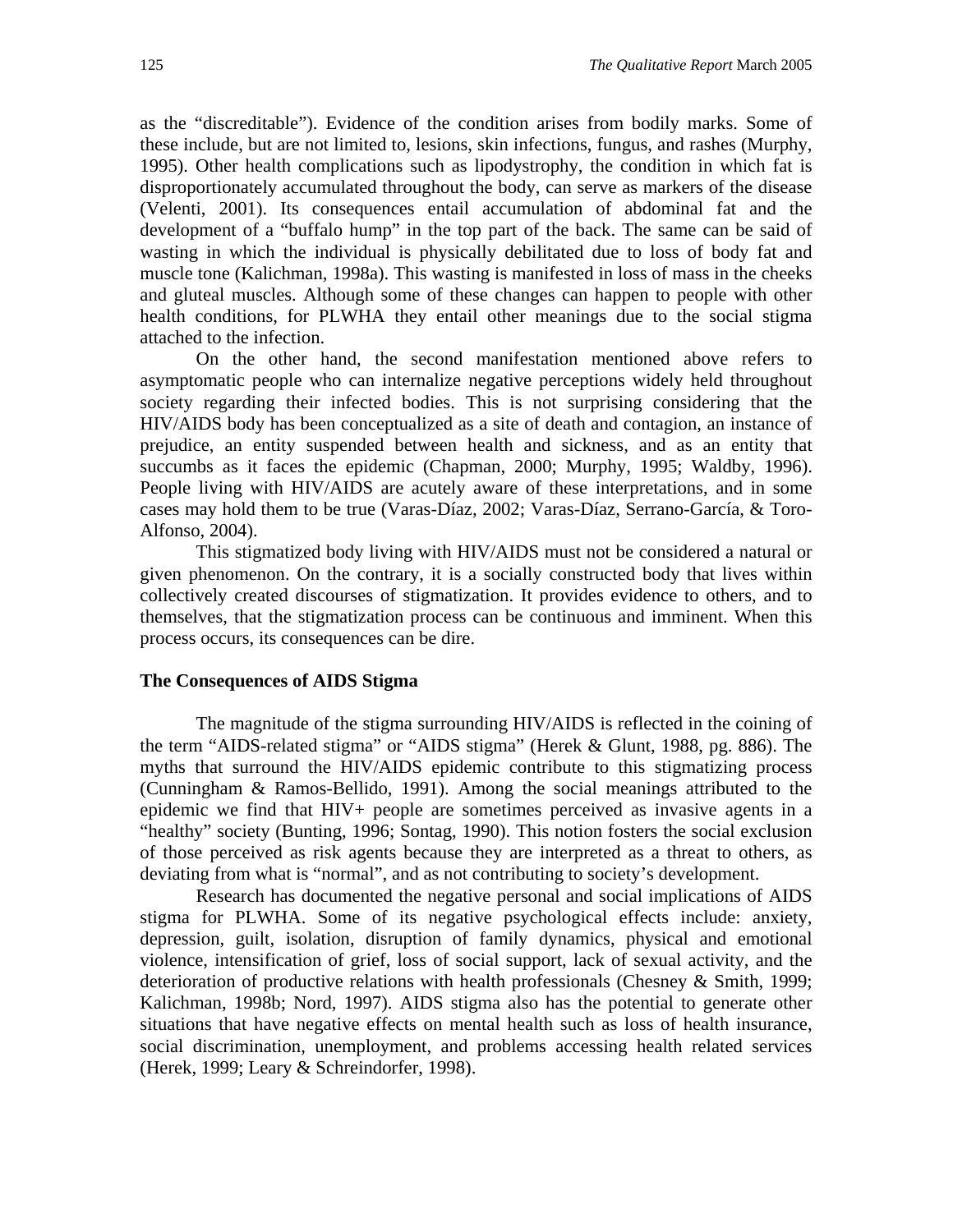AIDS stigma researchers have barely begun to tap the surface on the implications of the body living with HIV/AIDS. Nevertheless, some published research has documented that PLWHA who suffer from lipodystrophy can suffer from bodily discomfort, low self-esteem, and depression (Power, Tate, McGill, & Taylor, 2003). These negative consequences foster social isolation in people who feel self conscious about their bodies due to HIV infection and therefore avoid social interaction (Tate & George, 2001). In such cases the body with HIV/AIDS contributes to feelings of stigmatization from society in general and, in the worst cases, to self-stigmatization (Chapman, 1998).

The potential social exclusion and discrimination associated with AIDS stigma evidences the need to address its consequences on social interactions with different people, particularly, those consequences that may arise from feeling stigmatized in relations that are important to PLWHA. Researchers still need to carefully address the role of the body in the lives of PLWHA since it can be a vehicle for social, and personal, stigmatization. Those people who are important to the lives of PLWHA can identify body changes, particularly if the interact with them on a regular basis. These include family members, sexual partners, and personnel in health scenarios who are trained to examine the body for signs of sickness.

#### **The HIV/AIDS Epidemic in Puerto Rico**

Examining AIDS related stigma, and the role of the body in its process, is particularly urgent in Puerto Rico. The HIV/AIDS epidemic has severely impacted the Island and the numbers of reported AIDS cases are alarming. Out of the more than 29,205 reported cases of AIDS, 18,370 have already died (OCASET, 2004). Men represent 77% of these cases and women 23%. The most common means of infection are sharing needles for injected drug use (50%), heterosexual transmission (24%) and transmission between men who have sex with men (17%). Along with Haiti, Puerto Rico accounts for the vast majority of AIDS cases in the Caribbean, which in turn has the second highest prevalence of the epidemic in the world (PAHO, 2001; World Bank, 2001) after Sub-Saharan Africa. To make this scenario even worse, HIV cases were not reported until 1999 and seroprevalence data is unavailable at this time (Sosa Pascual, 2003).

Just as in many other countries around the world, these numbers are just one face of the epidemic. Research has shown that PLWHA in Puerto Rico face stigma on a daily basis (Santiago, 1998; Varas-Díaz, Serrano-García, Toro-Alfonso, 2004; Vargas DeLeón, 1996). Some of the research documenting this stigma, as recently as this decade, reports difficulties accessing health services, ostracism, and open discrimination by families, friends, sexual partners, and employers (Kaiser Family Foundation, 2001; Porbén, Torres Burgos, & Bernal, 2000; Torres Burgos, Porbén, & Bernal, 2000; Varas-Díaz, 2002). In this context, research concerning stigma's manifestations in the lives of PLWHA is essential to address the epidemic.

As researchers engaged in a qualitative study we would like to address the issue of context before describing the implemented method. Our lives have been touched by friends and colleagues affected by this epidemic. We have incorporated HIV into our research agenda in order to contribute to the development of knowledge that can better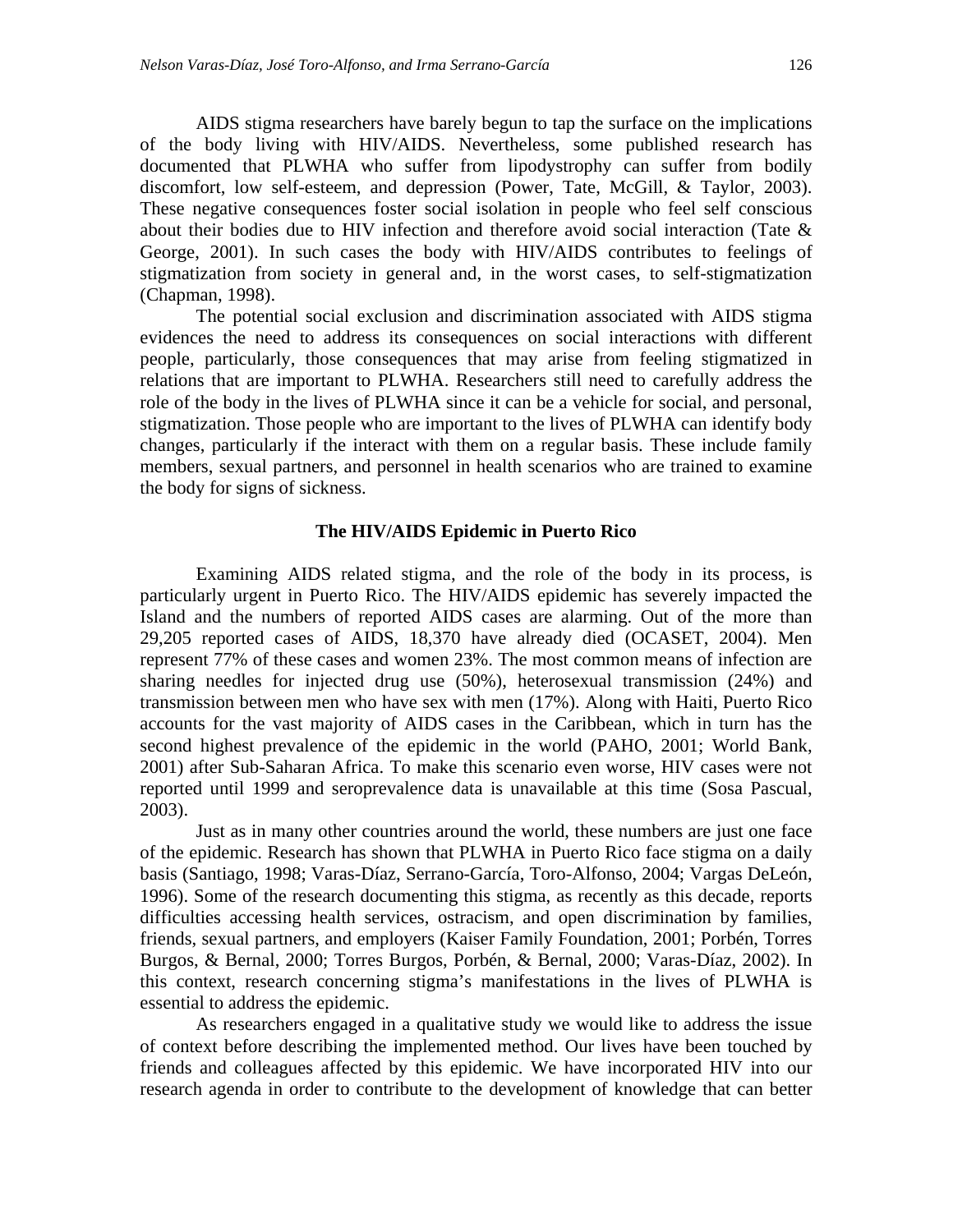serve to enhance the quality of life of PLWHA in Puerto Rico. Although some people may understand that the HIV epidemic is over, we interpret such a notion as yet another manifestation of stigma. An epidemic that is "over" needs no attention for prevention, entails no discussions of subject matters that make some feel uncomfortable (such as sexuality and drug use), and keeps HIV/AIDS as a sickness of "others" who engage in "risky lifestyles different from ours". We hope that this research is a step in the right direction and that it may contribute to a better understanding of the consequences of the epidemic in Puerto Rico.

In order to address these concerns, the main objective of this study was to explore the role of the body in the stigmatization of PLWHA in Puerto Rico. In order to achieve this objective we explored the following research questions: (a) Do PLWHA feel their bodies evidence their HIV infection?; (b) Have people had body marks in the past that may evidence their HIV infection?; (c) What experiences have PLWHA had with body marks?; (d) What meanings do PLWHA attribute to their bodies?; and (e) What elements do PLWHA take into consideration when describing the perfect body? These questions emanated from conversations with PLWHA through intervention work in community based agencies who participated in workshops we have offered throughout Puerto Rico.

#### **Method**

Due to the exploratory nature of this research, its novelty in the Puerto Rican context, and the literature review (Herek et al., 1998), we developed a qualitative method. Few studies on AIDS stigma have been carried out in Puerto Rico and those that do exist have mainly been case studies. Therefore, we decided to implement a qualitative design that would enable us to better understand the manifestations of AIDS stigma in great detail; particularly participants' body perceptions as they relate to AIDS stigma. Research objectives were addressed through in-depth interviews carried out with PLWHA. We chose this technique due to the difficulty that participants might face when asked about their personal health, stigma experiences, and body changes in front of other people, such as in focus group discussions. We understood that individual interviews provided a more secure and ethical environment for participants to manifest their worries, concerns, and negative experiences.

#### **Participants**

The sample consisted of 30 Puerto Ricans living with HIV/AIDS. These participants met the following criteria: Puerto Rican nationality, adults (at least 21 years of age), receive the services of an HIV/AIDS community based organization (CBO), knowledgeable of the way they were infected, and having felt stigmatized due to their condition. These criteria allowed us to: (a) control for one particular stigma combination that is commonly manifested in Puerto Rico; that is directed towards immigrants from the Dominican Republic, (b) have all participants be consenting adults, (c) facilitate their recruitment in organized HIV related agencies, (d) know of their mean of infection, and (e) enable participants to speak on personal stigma experiences.

The 30 persons who participated in the in-depth semi-structured interviews were divided in groups of ten according to the most common contagion categories in Puerto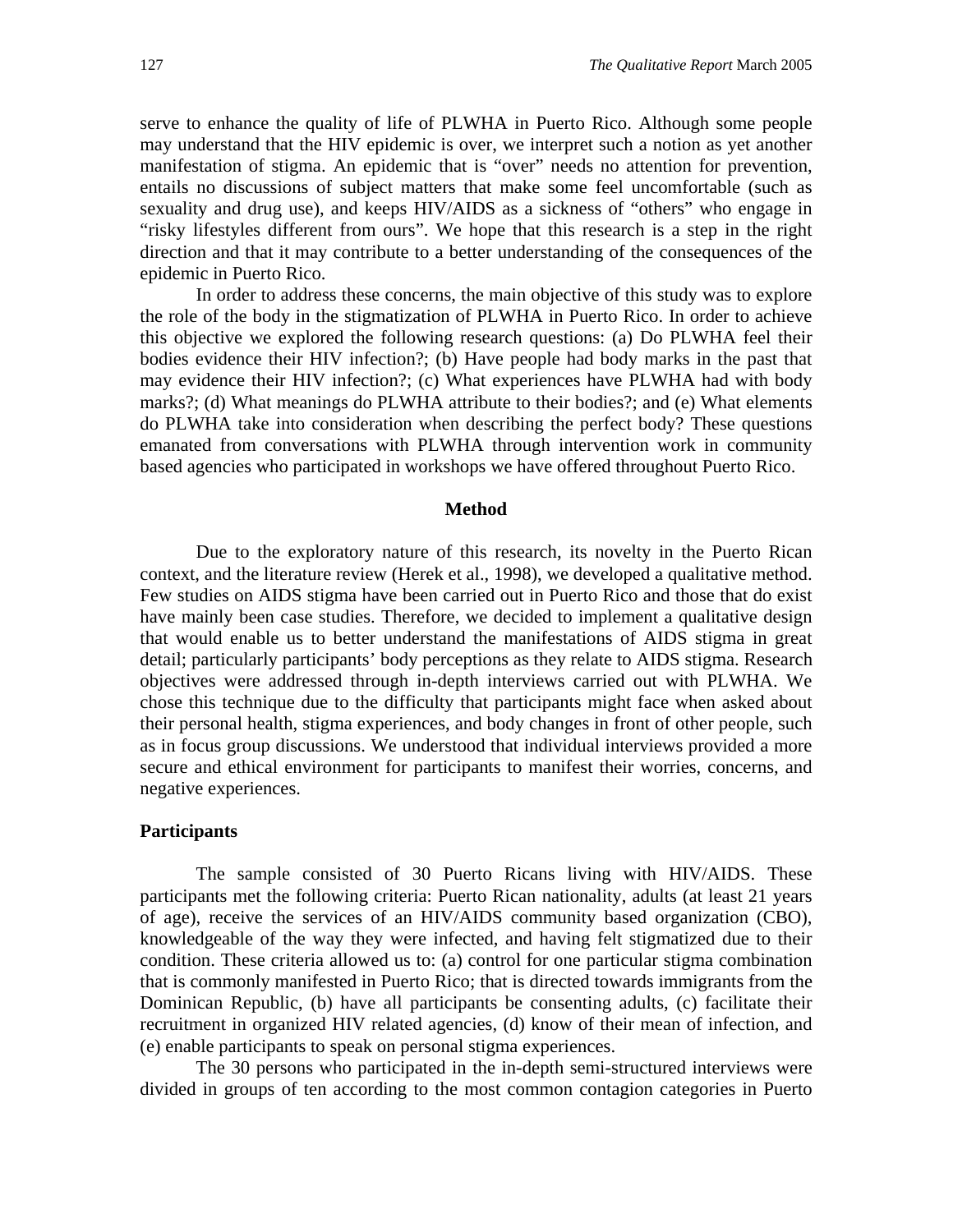Rico. These are unclean needle sharing for injected drug use  $(N=10)$ , unprotected heterosexual relations ( $N=10$ ), and unprotected homosexual relations ( $N=10$ ). These subdivisions allowed us to document a wide range of stigmatizing experiences since each of the categories elicits different value judgments from society and yields different stigmatizing experiences (Baez, 1999; Kalichman, 1998b). For example, drug use and homosexuality are widely stigmatized in our context but for different reasons (e.g., the first may be more associated to sickness and the second to a character flaw). Therefore, these subdivisions allowed us to gather stigmatizing experiences from people who face different manifestations of stigmatization. The group infected by needle sharing was composed of six men and four women in proportion to the incidence of infection by needle sharing in Puerto Rico as regards to gender (OCASET, 2004). The group infected by heterosexual relations was composed of women since they are the fastest growing group in the epidemic in Puerto Rico (OCASET, 2004) and research has shown particularly high levels of stigmatization among them (Santiago, 1998). Men were excluded from the heterosexual transmission group due to our desire to focus on women, since they are more stigmatized. Furthermore, we felt intervention development was a priority for them since they combine several types of stigma. Finally, the group infected by homosexual relations was composed of men since they have been widely stigmatized in the past and there are no statistics regarding HIV transmission among women who have sex with women in Puerto Rico. Participants were not informed of the study's stipend before they decided to participate in order to avoid any unintentional coercion. Although we asked them to inform us of their mean of infection, a situation that might have been uncomfortable for them, participants were always reminded that they could choose not to reveal such information, and not to participate in the study. We did not encounter such a situation since they routinely talked about the subject in the agencies through which they were recruited.

The sample was almost equally divided among men  $(n=16, 53.3%)$  and women  $(n=14, 46.7\%)$ . The mean age for the total sample was 39, most were single  $(n=19, 10)$ 63.3%) and lived in the metropolitan San Juan area (n=24, 80%). Concerning sexual orientation 16 reported being heterosexuals (53.3%), 12 homosexuals (40%), and 2 bisexuals (6.7%). With regards to formal education, 14 people (46.7%) had completed high school and 6 a bachelors degree (20%). Most participants were unemployed (n=22, 73.3%) and their monthly income ranged from 0 to \$500 (n=16, 55.2%). Ten participants reported living alone (33.3%), 9 with family members (30%), 5 being homeless (16.7%), and 6 with other non-specified people (20%). Nineteen participants (63.3%) reported currently undergoing antiretroviral therapy. Ten were unaware of their viral load (33.3%) and 8 were informed it was undetectable (26.7%). The amount of time participants reported knowing of their infection ranged from 4 months to 20 years. We must stress that we did not intend to recruit a representative sample of the population of PLWHA in Puerto Rico. We included the means of infections as recruitment categories in order to have a more varied sample with diverse stigma experiences, but representativeness was not an aim of the sample selection process.

Participants were recruited from local community based organizations (CBOs) that have traditionally provided services to PLWHA in Puerto Rico. We met with key personnel from each agency prior to participants' recruitment to explain the study and subject participation. They identified potential participants within their organizations and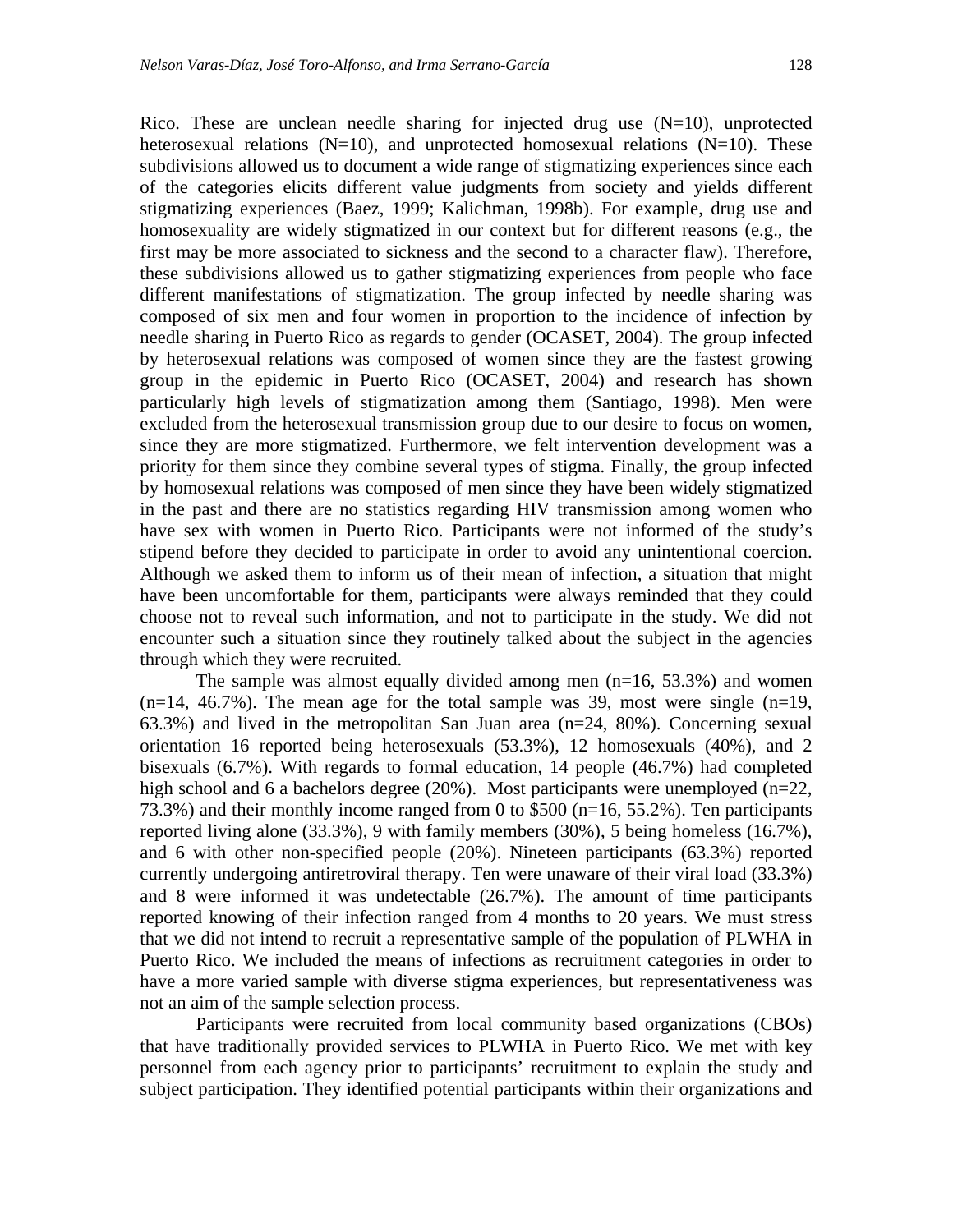requested their participation in the study. CBO personnel contacted long time participants in their agencies, as well as people who had recently begun to receive their services. Participants completed a short screening questionnaire, administered by CBO personnel, to ensure that they complied with the selection criteria.

#### **Instruments**

Several instruments were used throughout the study. These included a screening questionnaire, demographic data questionnaire, in-depth interview guide, and a consent form. We developed all of these instruments in light of the recruitment criteria of the study, demographic data that was of interest to describe the sample and questions related to AIDS stigma that addressed the objectives of the study.

#### **Screening Questionnaire**

This instrument included questions related to inclusion criteria and contact information. These questions addressed participants' nationality, age, experience with HIV/AIDS services in a CBO, their means of contagion, and their stigmatization experiences. Since the concept of stigma may have been unknown to participants due to its academic nature, questions about stigma were phrased in a way which described the construct using key words addressing prejudice and exclusion. These questions were: (a) Have you ever felt people treat you differently because you live with HIV/AIDS? (b) Have you ever felt that people fear you because you live with HIV/AIDS? and (c) Have you ever felt that people have negative opinions of you because you live with HIV/AIDS? CBO personnel administered the instrument after being trained, and participants completed it in five minutes. Contact information gathered in the questionnaire was used to schedule interviews with participants who wished to do so at a later time, and confidentiality was assured by keeping the source of the call anonymous.

#### **Demographic Data Questionnaire**

The instrument included questions regarding participant's economic status, age, sex, gender, area of residence, education level, and HIV/AIDS indicators (e.g., CD4, viral load). Participants completed the questionnaire in a 10 minute period before the interview.

## **In-Depth Interview Guide<sup>2</sup>**

 $\overline{a}$ 

The in-depth interview guide was composed of a list of 40 open-ended questions. These questions addressed several subjects: the personal experience of being HIV+, situations in which participants have felt stigmatized, and skills they possessed to cope with AIDS related stigma. It was developed in light of an extensive literature review on AIDS related stigma, its dimensions, and consequences. This interview guide ensured some level of uniformity among interviews which lasted an average of two hours.

<sup>&</sup>lt;sup>2</sup> If the reader is interested in receiving a copy of sample questions used in the interview guide, he/she may contact the first author via email at nvaras@rrpac.upr.clu.edu.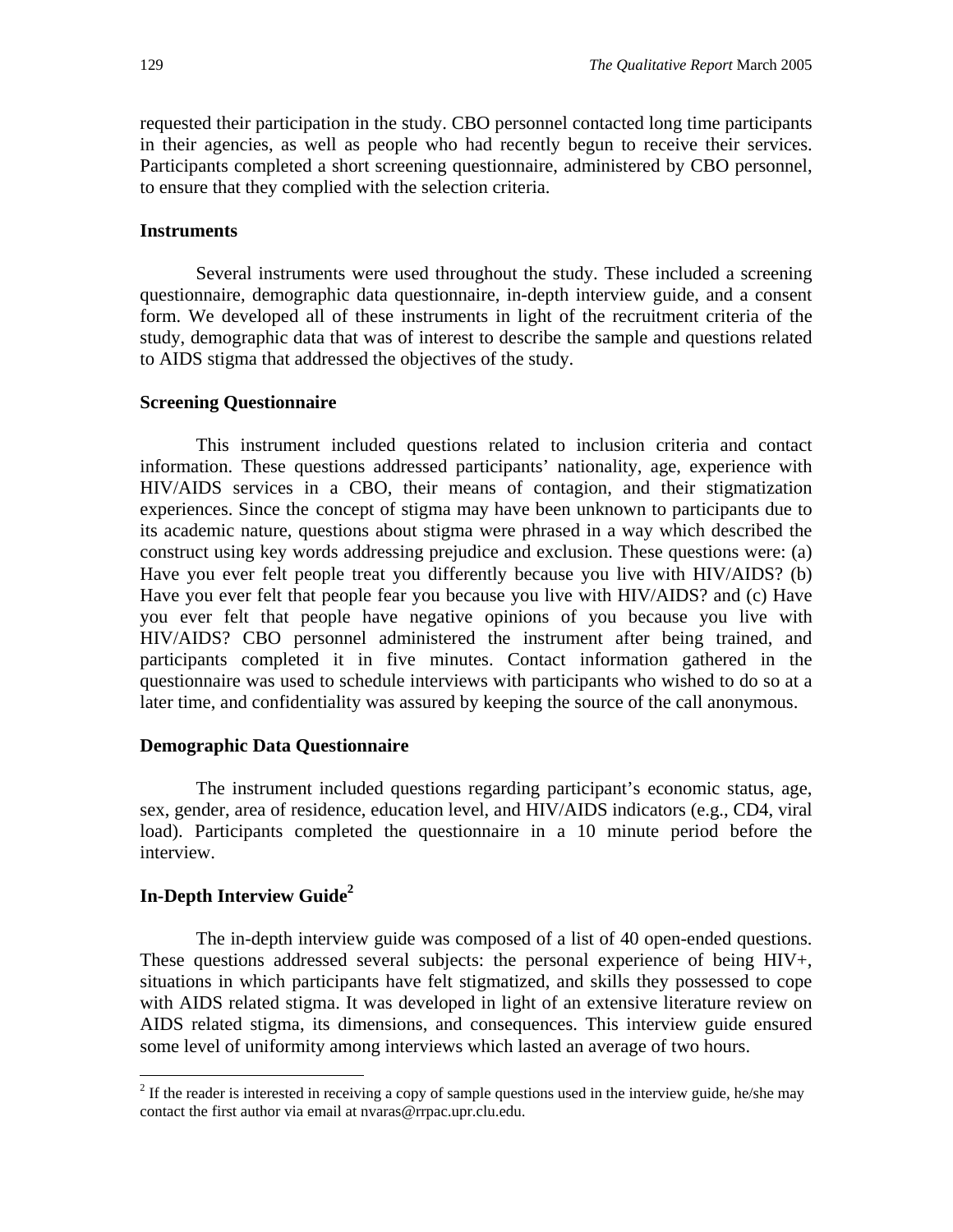#### **Consent Form**

Participants completed a consent form that informed them of the objectives of the proposed study, the nature of their participation including its duration, that their interviews would be audio-taped, possible risks and benefits of their participation, their option for ending their participation at any given time without being penalized, the possibility of requesting psychological services free of cost if they deemed it necessary, their right to receive a summary of the study's results, and the economic incentive they would receive for their participation. All participants discussed the consent form and its content with the interviewer before starting the interview.

#### **Procedures**

The study's protocol and consent form were submitted for evaluation to the University of Puerto Rico's Institutional Review Board (IRB). Once their approval was obtained the protocol, which started with instrument development, was implemented. Upon developing the initial version of the interview guide, it was evaluated by a panel of three HIV/AIDS research experts. They offered insight as to the phrasing of the questions and structure of the guide. Afterwards, the guide was pilot tested by interviewing two PLWHA recruited from one of the aforementioned CBOs. Results from the pilot study evidenced the need to further simplify phrasing of the questions and the need to add others related to social relations with health professionals and their stigmatizing attitudes. For example participants initially did not understand questions related to potential difficulties when interacting with their doctors and nurses. Furthermore, questions addressing AIDS stigma in emergency rooms were incorporated.

After this information was incorporated, we re-contacted the CBOs and set a time to visit the agencies and meet privately with participants previously identified with the use of the screening questionnaire. People who wished to participate completed the consent form, the demographic data questionnaire, and participated in the audio-taped interview. Those who were identified by the CBOs as ineligible for participation (according to the screening questionnaire) were thanked for their interest and given informational materials on HIV/AIDS. Those who completed the interview were given a \$50 stipend.

The interviews were carried out by a team of four interviewers who were properly trained prior to interacting with participants. They completed eight hours of training on issues related to: (a) participant recruitment, (b) ethical issues, (c) interviewing techniques, (d) familiarization with the instruments, and (e) techniques to avoid priming participants for answers.

#### **Data Analysis**

The information gathered through the audio-taped in-depth interviews was transcribed, stored and analyzed with the use of the NUDIST N-VIVO software version 1.1. We carried out a content analysis and used the theme as our unit of analysis. It allowed for the inclusion of words, phrases, sentences, or paragraphs into each category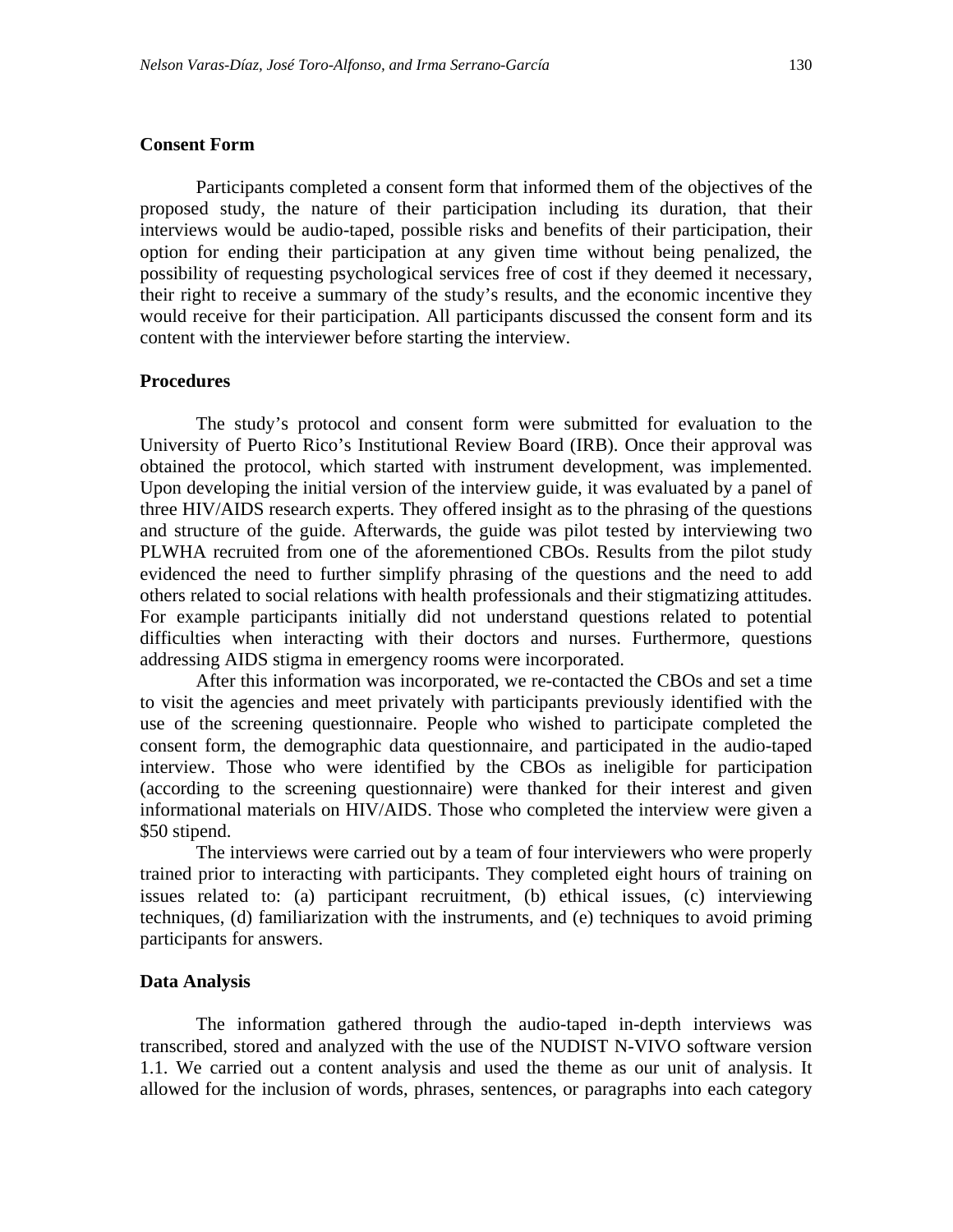(Ander-Egg, 1980, 2003). The analysis was completed simultaneously by the first author and two judges who performed their analyses independently with the help of a list of categories; developed in accordance to the interview guide and others that emanated from our reading of the transcribed interviews. While some categories addressed the specific issues that were asked of participants, others surpassed them. For example, upon an initial reading of the interview transcripts, several categories regarding difficulties when interacting with sexual partners were created. The preliminary independent analysis allowed the judges to develop categories that were present in the texts but surpassed those in the initial list. In order for a category to be included in the analysis, all judges had to agree that it was present in the interviews. Some of these categories addressed situations in which participants felt stigmatized, and the consequences of their stigmatization. Afterwards, all three analysts met and coded responses that they agreed to include in the final analysis. The analysis' reliability was established jointly between all judges. Selected passages from the text on which all analysts agreed were included in the final categories. For those sections of text in which analysts disagreed, a discussion was fostered to reach an agreement. If none was possible the selected text was not included in the final categories. This consensus-based dispute resolution procedure generated an inter-rater reliability of 100% (Miller, 2001). This step was carried out in order to ensure that the judges agreed in the final interpretation of the coded passages and to avoid the inclusion of verbalizations that were unclear in their phrasing and overall meaning.

We should also state that before the data analysis took place several steps were taken in order to ensure the trustworthiness of the data (Lincoln & Guba, 1985; Schwandt, 2001). These included: (a) supervising the overall methodology through systematic documentation of data collection and analysis agreements among the research team, (b) supervising all interviews once they were carried out and providing input on each interviewer's techniques, and (c) establishing group discussions after all interviews, so that interviewers could manifest their concerns and overall feelings regarding the data collection process. Furthermore, we presented the results to groups of PLWHA (some of the study's participants included) in order to receive their input regarding our analysis and they agreed with out interpretations of the data. We believe that these steps, along with the detailed analysis process, contributed to the quality of the data gathered and the results of the study.

#### **Results**

Participants' answers have been organized thematically into five categories which reflect participants' bodily interpretations once they knew of their change in serostatus (See Table 1). These include: the body as evidence of HIV/AIDS infection, past body marks, experiences with body marks, meanings attributed to their bodies, and criteria used to describe the perfect body. In this section, direct quotations<sup>3</sup> from the recorded sessions are used to describe the themes and other important features of the responses. Each quotation ends with a code to identify the participant that verbalized it according to the recruitment groups representative of the most common means of infection in the Island: unclean needle sharing during injected drug use (MIDU=male; FIDU=female), unprotected heterosexual relations (HET), and unprotected homosexual relations (HOM).

<sup>&</sup>lt;sup>3</sup> These quotations were translated by the authors since the in-depth interviews were carried out in Spanish.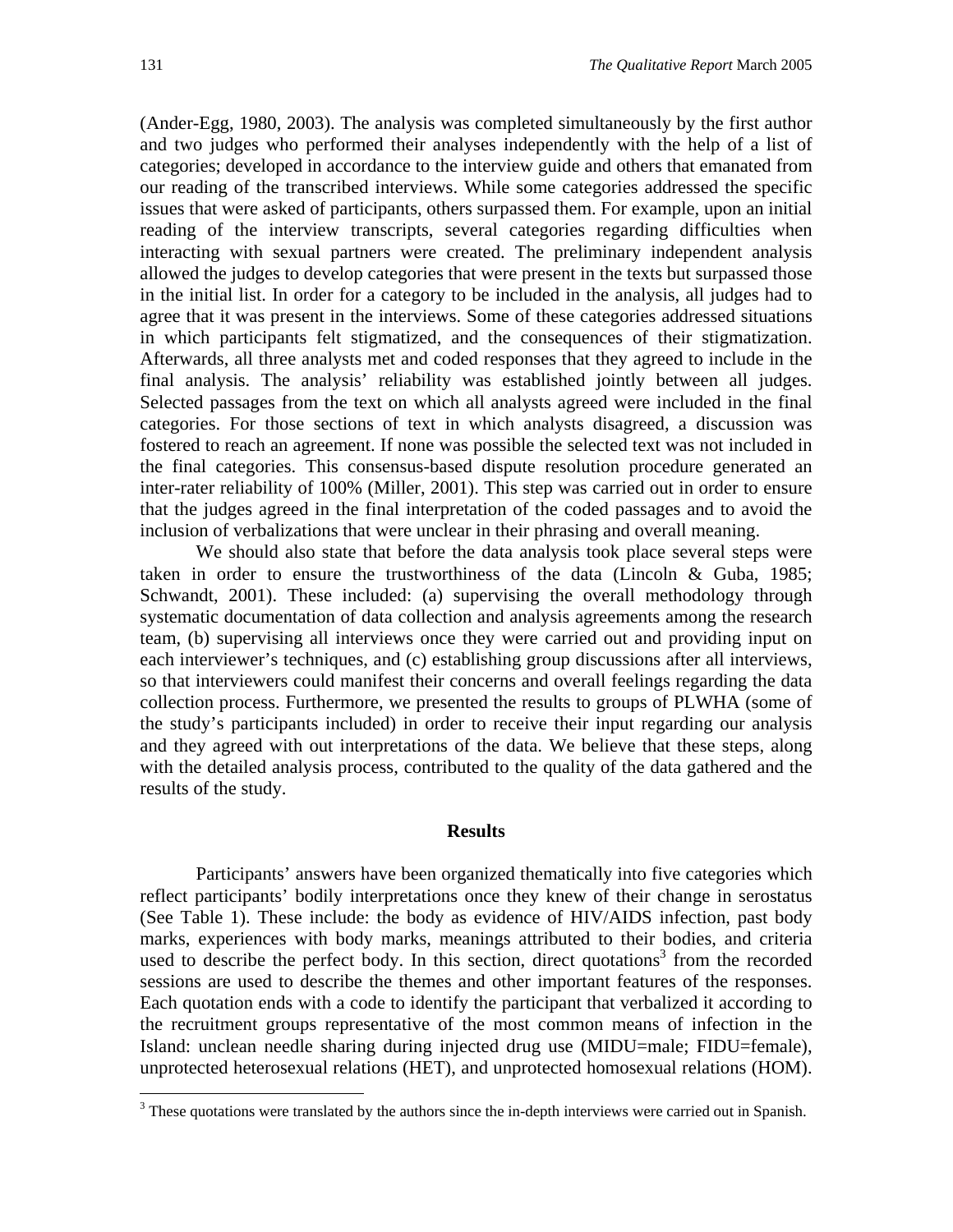It is important to mention that during the interview process the subject of the body was brought up by participants before it was mentioned by the interviewers. The subject of the body was the last in our interview guide but participants included it in almost all aspects of the interview, evidencing its importance in understanding AIDS related stigma. We placed the subject of the body as last in our interview guide since we felt that it would be one of the most difficult subjects to address, due to the emotions that it may evoke.

Table 1

| Category                | <b>Description</b>                                                        |
|-------------------------|---------------------------------------------------------------------------|
| 1. The body as evidence | In this category we included all verbalizations addressing                |
| of HIV/AIDS             | participants' perceptions of how their bodies evidenced to others their   |
| infection               | serostatus. It also included description of the specific marks that       |
|                         | served as evidence of serostatus and activities undergone to avoid        |
|                         | them.                                                                     |
| 2. Past body marks      | In this category we included all verbalizations addressing body marks     |
|                         | that participants reported having in the past, but not at the time of the |
|                         | interview. It also included past instances of stigmatization that         |
|                         | emanated from those marks.                                                |
| 3. Experiences with     | In this category we included all verbalizations addressing how            |
| body marks              | participants reacted to their own body marks related to their             |
|                         | serostatus. Furthermore, we included experiences of social interaction    |
|                         | with other people in which these marks fostered stigmatization.           |
| 4. Meanings attributed  | In this category we included all verbalizations addressing the            |
| to the body             | meanings that participants ascribed to their bodies now that they were    |
|                         | living with HIV/AIDS. The category includes negative and positive         |
|                         | interpretations of their bodies.                                          |
| 5. Criteria used to     | In this category we included all verbalizations addressing the criteria   |
| describe the perfect    | that participants informed would be necessary for them to consider        |
| body                    | their bodies as being perfect. It includes issues related to HIV/AIDS     |
|                         | and other aspects of their daily lives.                                   |

*Description of Content Analysis Categories.* 

#### **My Body as Evidence of HIV Infection… or is It?**

Participants believed that their bodies evidenced their serostatus to others through visual marks caused by HIV/AIDS. Some of the marks described included consequences of the wasting syndrome, changes in the color of their skin, loss of muscular mass, and sores. Others, like diarrhea and loss of appetite, were described as marks that evidence HIV infection but were not visible to other people. Although described as invisible, they interpreted them as bodily marks due to the behavioral changes associated with them that could evidence their health status to other people.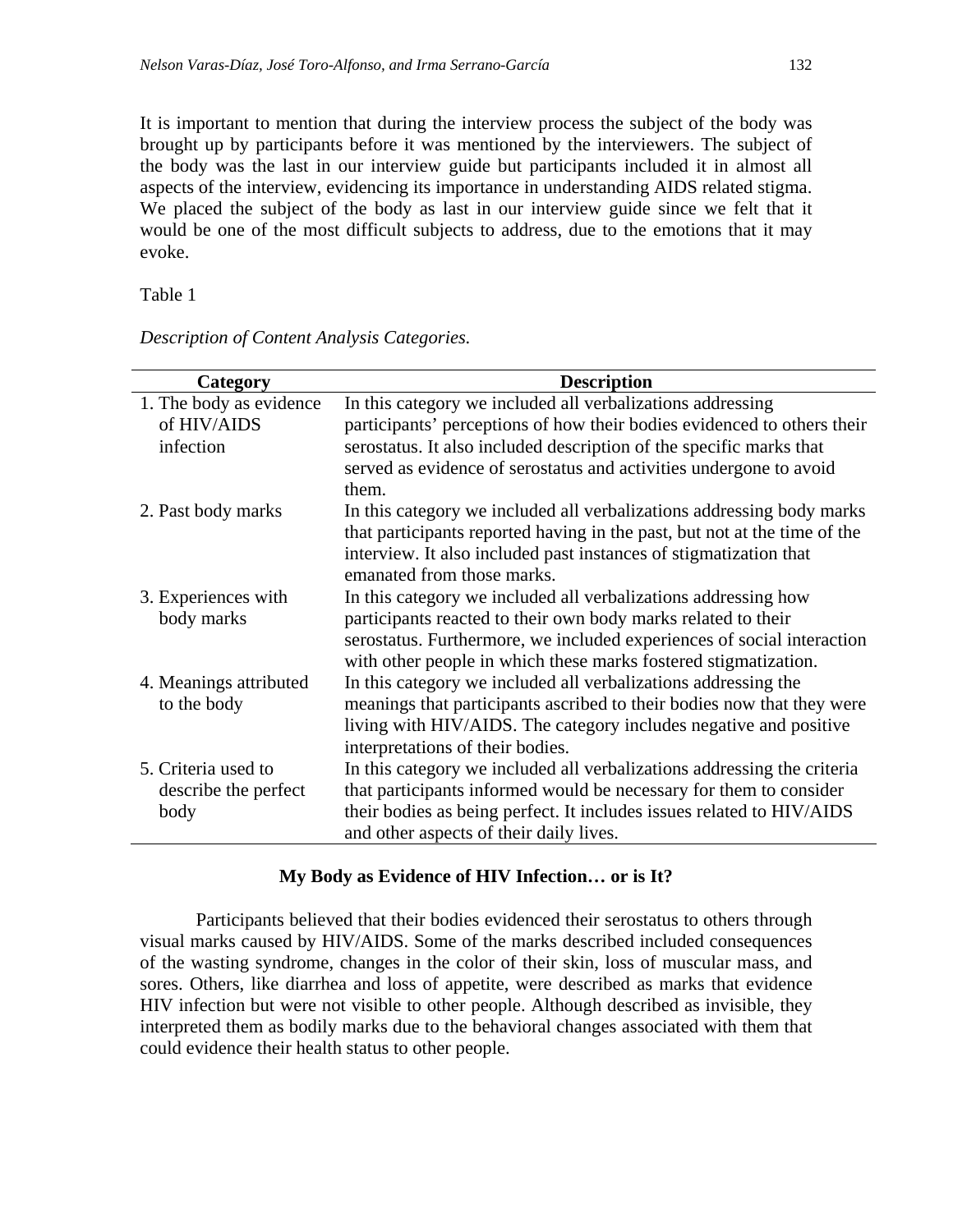For example, in my case I have been living with it for 20 years and the wasting in the face, maybe the wasting in my gluteus, my buttock. If the person is informed, he will know [I'm positive]. In my work setting the experts, researchers, must know about the secondary effects of the medications to know when a person is going to ask for services. HOM

Yes, lipodystrophy. It was caused by medications. The fact that one's cheeks dry up. One looks like a cadaver. You loose weight in all your body. On one occasion, a medication called Crixivan gave me a belly like Santa Claus, but that is not such a problem since there are a lot of bigbellied people around. But when you see a person today and the next day, you can see the bones and skin in his face, specifically in the face. I would say that the face… it's the biggest stigma faced by patients today. HOM

Other participants recognized that the body could evidence serostatus, but specified that theirs did not due to their asymptomatic status. Furthermore, some participants mentioned that those bodies that do evidence HIV infection do so due to lack of medical care and personal hygiene.

No. For example, nobody will notice by looking at me. Some people show it because they don't take care of themselves, visit doctors, or go to treatment. At least with me, nobody is a fortune-teller to say 'he has the condition' because I don't look like it. MIDU

No, because I take care of myself. Not by my appearance, although I don't have designer clothes or nothing like that. But look… I am taken care of and groomed. HET

I don't appear to have HIV because I am a drug addict. There are women who use drugs and are skinny and they don't have it. You get me? FIDU

#### **Past Body Marks**

Some participants reported that they had body marks in the past due to their serostatus, but that at the time of the interview they could identify none due to treatment. In the past, these marks led people to take an HIV test and to hide them from others. Therefore, they experienced social isolation as a consequence of hiding their body marks.

Well, it's had more to do with the redistribution of muscle mass. It hasn't been something significant because, as I mentioned, I have always been thin. But there was a time at the beginning of my therapy that I started to notice that all my fat would redistribute itself to my stomach. But not now, that has been solved and I am back to usual. HOM

Some of them (marks) on the skin. It is not that one rips pieces of flesh off. When one is gray like a cadaver, people look at you and know. That is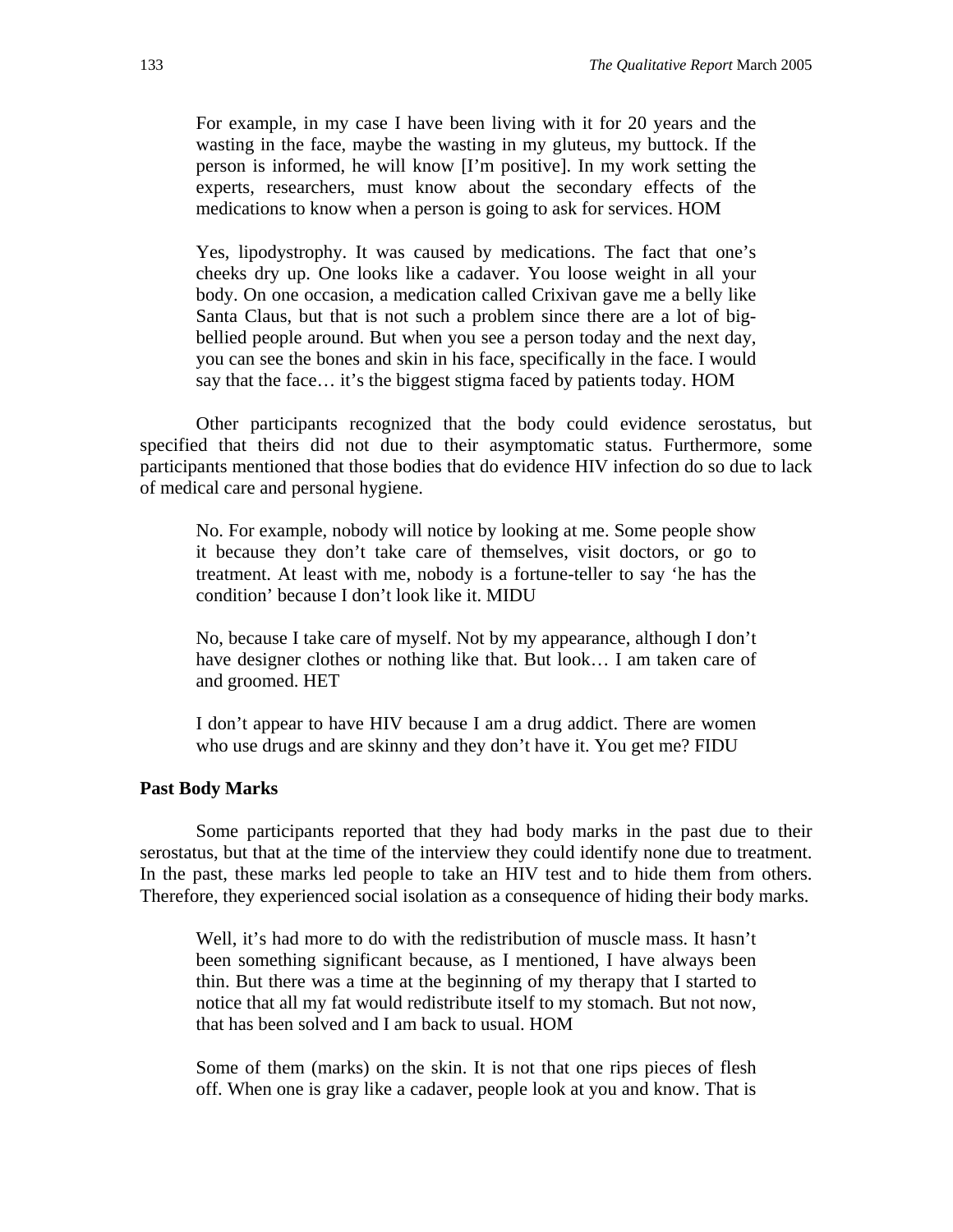the face that people know of AIDS. Right now, I dress well, put on linen clothing, and my briefcase. Since I am into so many things right now… nobody knows that I am HIV, if I don't tell them. HET

#### **Experiences with Body Marks**

When asked about past experiences with body marks, participants mentioned personal interpretations of them and reactions from people who surround them. Once again, social isolation permeated these experiences since they avoided interacting with others who might ask about the origin of such marks. They also mentioned that having these marks negatively affected their mood states, establishing a mind-body connection regarding the consequences of body marks. On the other hand, some people reported that they decided to seek medical help once these marks were visible to others.

...I had bodily reactions. Suddenly all my skin was blemished. My life's rhythm had diminished. I could not move around in the same way. The neuropathy, lipodystrophy, and seeing myself with certain characteristics… I would look at myself in the mirror and not see the same person I used to be. The deterioration… HOM

Well, some people have asked me if I am running a lot, weight lifting or if I am loosing my buttocks. What's wrong with me? They ask me if I had a bad night because of my face. If I am exposed to the sun… these black marks become more accentuated. It's not a thing of a day or two… they stay like that for weeks. HOM

...with the lipodistrophy people see you and it is stigmatizing because they know you have HIV. Therefore, what are you gonna do? You do what you have to do. I take the pills I have to take and then look normal and people…change from heaven to Earth. I have approached people, men that did not pay any attention to me when I had the lipodystrophy. After I treated my face with certain things they started to be interested. The image was erased, even knowing I was positive, and were attracted to me. Nothing more than physical appearance. There you can see the importance of appearance in these cases. HOM

When I was thin people said "Look at her, she's got AIDS. She is finished". FIDU

Yes, it has affected my (family relations). When my family found out about my HIV, my brothers stopped speaking to me. At least two of them to this day do not speak to me. So, I feel it was a bit negative since we had very good communication. Even with both…, both of them, one of them is positive just like myself. He understands that his HIV is different from mine because his is not because of sex with men. HOM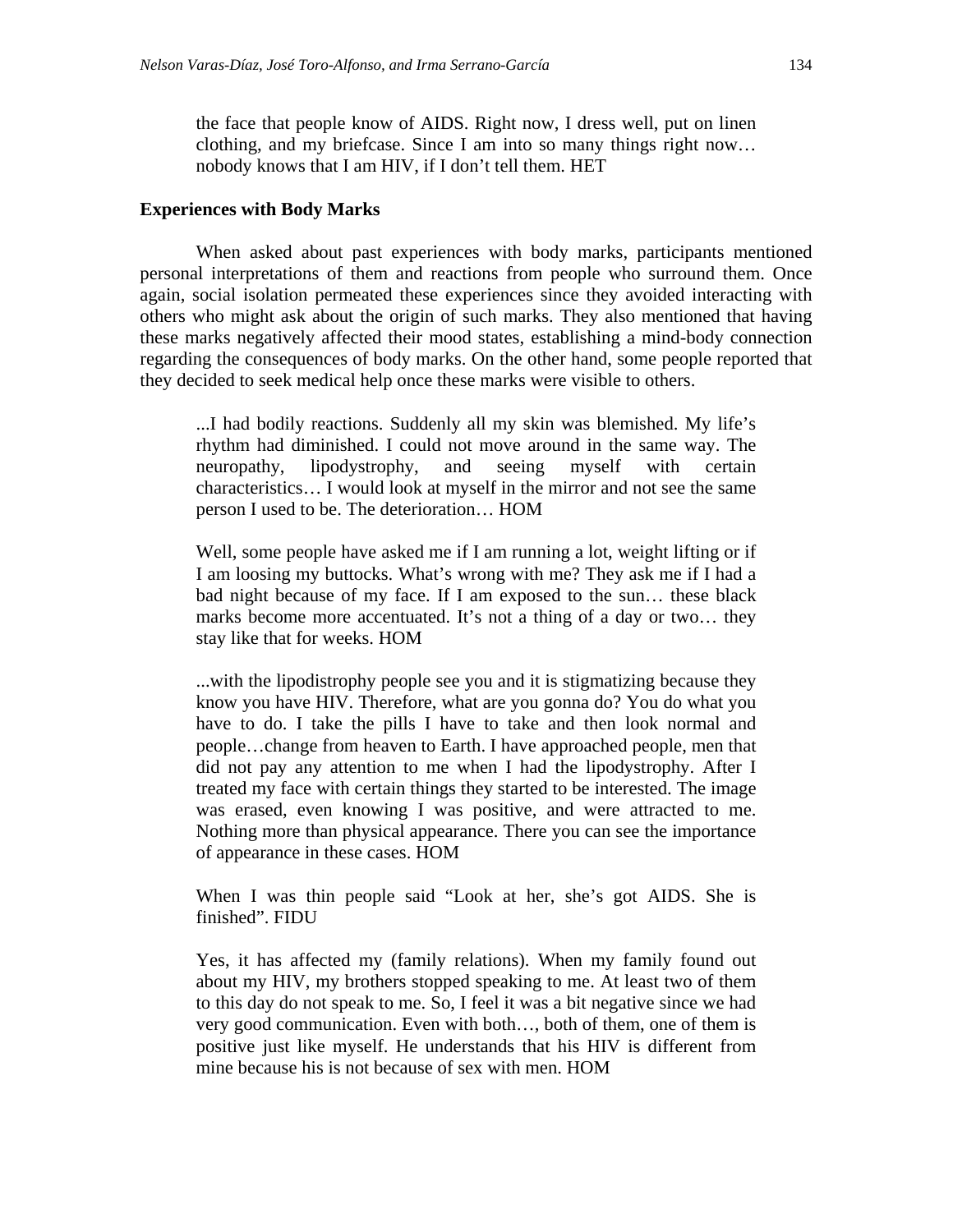With HIV I am not normal, I become deformed in all ways. My face, body, everything. Obviously, when your face and body deform, your mind starts to deform because it starts to affect you. Many patients have lost their desire to live due to the rejection. That rejection is due to external appearance. I think nothing is being done with respects to that. HOM

#### **Meanings Associated to the Body with HIV/AIDS**

Participants reported different meanings associated with living in a body with HIV/AIDS. Some mentioned that these meanings were negative and compared them to carrying a cross and being closer to death. They also mentioned feeling guilty and depressed due to their infection. One participant stated that living in a body with HIV/AIDS prevented him from living a normal life. They described their bodies as frail entities affected by the large amounts of medications that they had to adhere. They felt limited in the activities they could undertake and in their sexual lives since they avoided this type of interaction with other people. When sexual interaction was available they felt the need to inform the potential partner of their serostatus due to the guilt that emanated from the possibility of infection. The need to take excessive care of their bodies was mentioned as a negative consequence of living with HIV/AIDS.

Yes, it's something you have (HIV). It's like a little spot on a white sheet. You take a white sheet and let a black spot fall on it. Even if you keep washing it, the spot stays there. MIDU

...I was a person concerned with how I dressed, had many friends, many girlfriends at work, many good things going for me and since I found out I had HIV, I don't know... It has unmotivated me tremendously. I have stopped loving myself. I think I am guilty... MIDU

It's negative you know... I can't see anything else. I can't see anything that can help me. I try and try but, nothing. HET

Torment, torment, torment. Is there anything good about it? Living in a body infected with HIV/AIDS? I don't think there is anything good because you know that you will die faster. HET

Well, before I was never as conscious of my body. I was always thin. I did not pay attention to how I looked. I felt comfortable. Now with HIV, since there were so many changes at one time… muscle mass or fat redistribution, sometimes I feel self-conscious about it. HOM

Look, when I did not know I was HIV positive I took more care of my body. I gave myself massages. Now, I just put on some cream but…I don't see my body as before. If I look at myself in the mirror I see it old, it's wasting. HET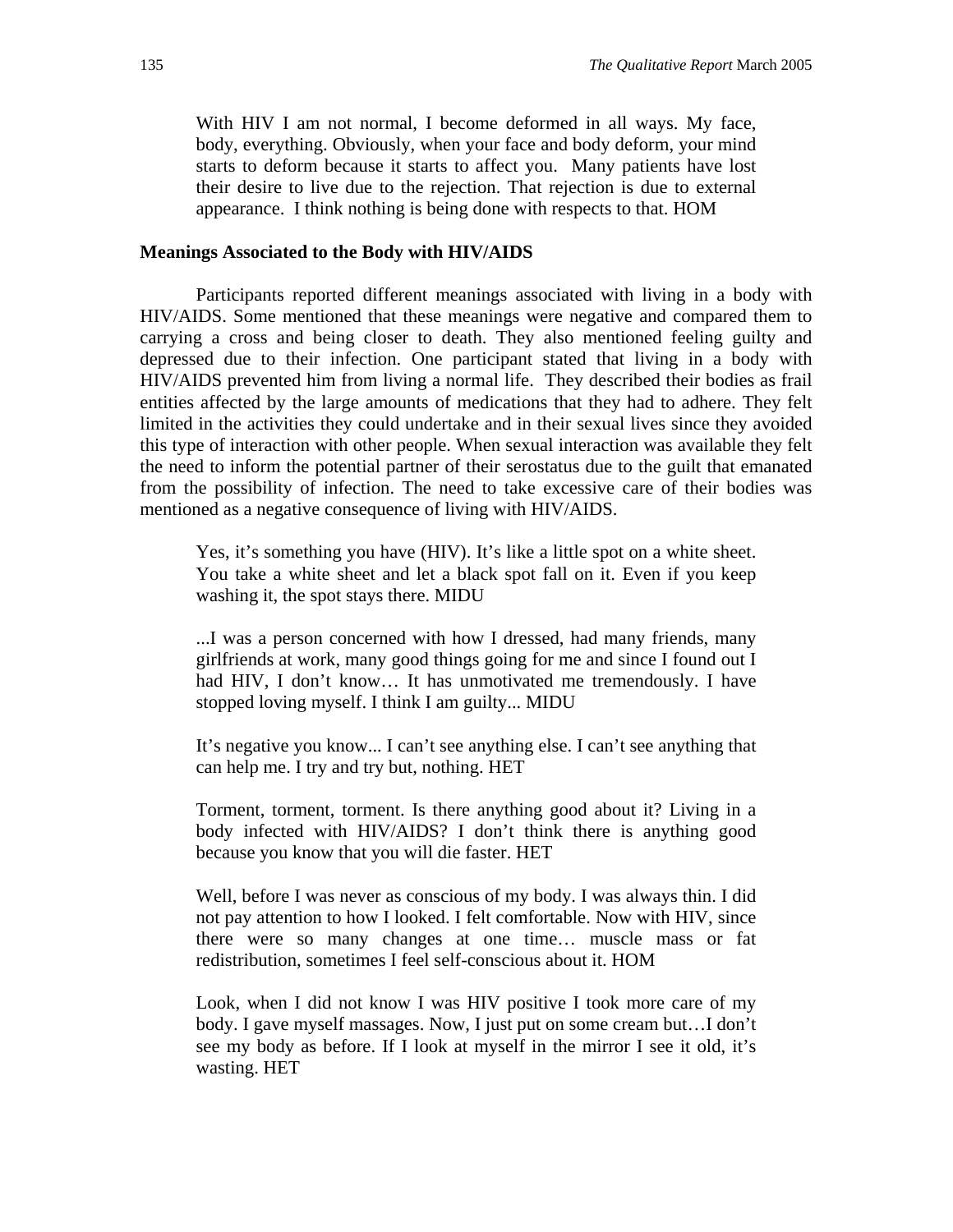Yes, my love life, the ladies. Because I am a man… and I like the ladies, with all due respect. But I can't wait (to tell them) until I'm there. Because I am, in other words, killing and harming that person. But then if I tell her the truth and she rejects me… how will I feel? There are some people than you tell them and they say "at least he was honest, let's give him a chance". But others don't. MIDU

Other participants attributed positive meanings to living in a body with HIV/AIDS. They mentioned the need to take care of their bodies with more emphasis as a positive outcome of HIV infection. This detailed care fostered their desire to live and improved their quality of life.

I don't know. I've never looked at it that way. Maybe I look at it more from the perspective of who I am, rather than the body I am. At this moment I can tell you… feeling infected with HIV is recognizing the human, the capacity, the desire to live, that I can be. I don't see it as a body and this separate entity, and look at it as a body. Sometimes I think that there are people that were born without an arm, may develop a problem with skin pigmentation, and I say they have a condition a little more obvious than mine. HOM

It means care. Care, because I have to take care of myself. HET

I find that now, from today's perspective, it was negative. Before I did not worry. Before I used drugs, stayed out late, ate things that now I see were not beneficial. Of course, when one is young one takes it all in without problems, but I see that I was doing incorrect things. It was negative that way. HOM

Yes, well, before… As you can see I am a little fat and before I did not worry about feeling well or looking good. I do now. Now I take more care of myself. Why? Because I have to fight against something I have; it is I who has to beat it. One of the positive things is having high self esteem. That is what helps me. My body, I am the one who has to deal with it, it's no one else. …my high self esteem helps me to exercise, feel good, feel comfortable. Being able to say "I can do this, I can do that". Not feeling useless is a positive thing for me, and my health. Since its positive for my health, my self-esteem grows because I feel well. HET

#### **The Perfect Body?**

In light of the negative and positive meanings attributed to living in a body with HIV/AIDS, participants mentioned criteria for them to consider their bodies as perfect. Many reported that being seronegative would be the most important criterion. Nevertheless, other criteria surpassed HIV and included aesthetic qualities such as weight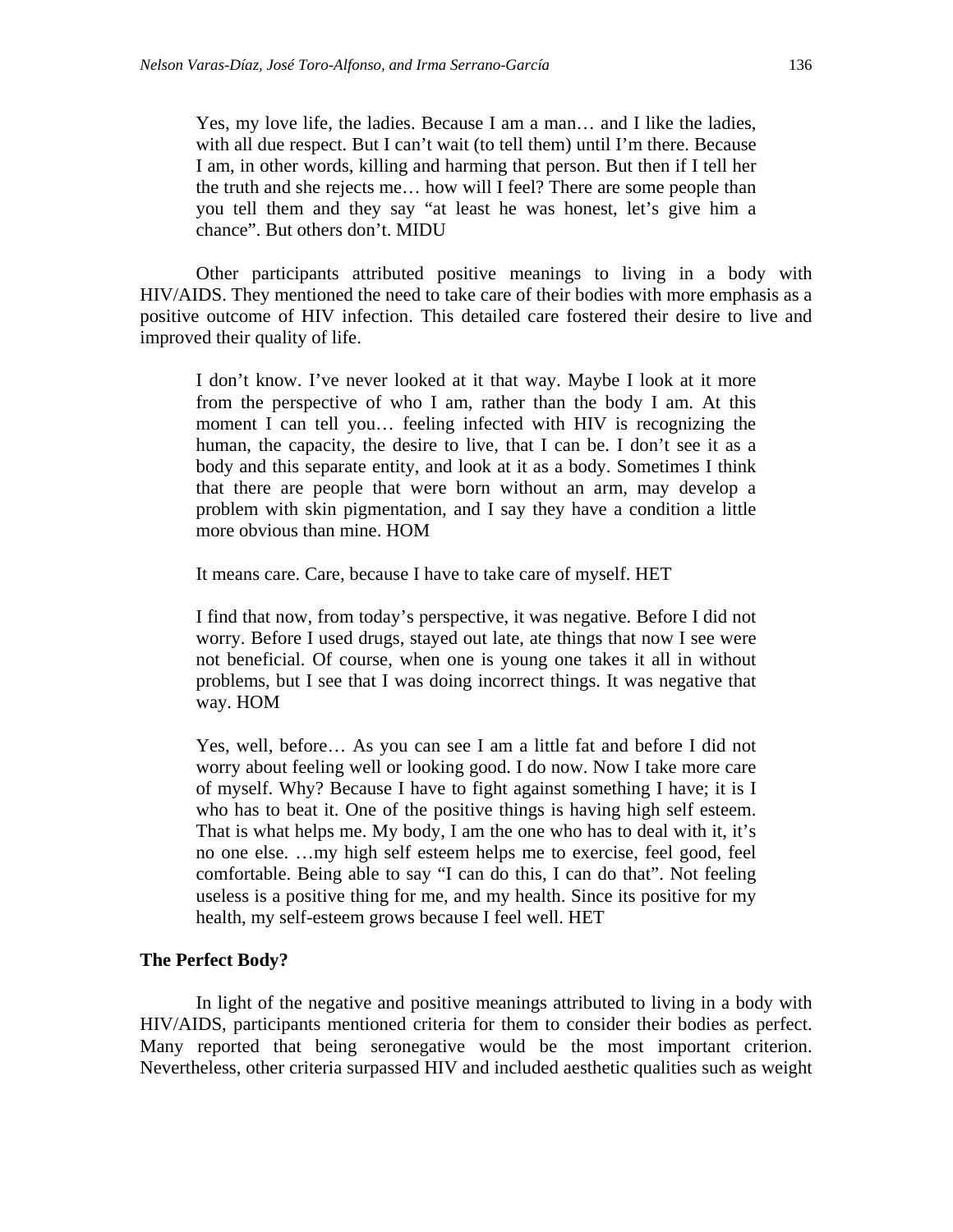loss and a reduction in breast size. The idea that their bodies were not normal was also documented in the interviews.

Well, ideally it would be not having HIV because I wouldn't have to take a bunch of medicines and obviously wouldn't have a lot of secondary effects. HOM

Not having HIV. Not having HIV anymore. I understand that my explanation regarding the body is that. Without HIV I don't have to work so hard, I am normal and for me normal is perfect. With my HIV I am not normal. I begin to become distorted in all ways. My face, body, everything. Obviously when your face and body start to distort, your mind starts to distort also because you are affected. Many patients have lost the will to live because of the rejection. The rejection is due to one's external appearance. I think nothing is being done about it. No funding is being assigned for things that doctors consider cosmetic. Which they aren't, because they affect your mind. People abandon themselves and lay down to die. HOM

No, I am very satisfied. I look at myself in the mirror and see myself as beautiful. I am eager to go to the gym, but it's because of this belly I have. I am not interested in loosing weight in my hips or bust. The only thing that interests me is loosing this belly and nothing else. HOM

In summary, the quotations gathered from the qualitative interviews evidence the body's important in the HIV/AIDS stigmatization process in two way: (1) as an identifier to others of HIV infection and as a trigger for stigmatization, and (2) as generating negative interpretations which promote self-stigmatization among PLWHA. In the following section we describe some of the implications of this study for further research on AIDS stigma.

#### **Discussion**

Our results evidence that the body serves as a vehicle for social as well as selfstigmatization. Participants vividly described the manner in which their bodies evidenced their HIV status to others, and how this fostered stigmatization and negatively influenced social interaction. This fact is particularly important for AIDS stigma research as it points to the need to incorporate the body's role in the stigmatization process. Participants' responses fit with Goffman's (1963) conceptual framework confirming that the body serves as a mechanism to initiate stigmatization upon identification of a mark which establishes differences. In this case, the bodily consequences of HIV/AIDS (marks, wasting, and lipodysthrophy, among others) fostered stigmatization from people with whom participants interacted.

Some participants mentioned that their bodies did not evidence their serostatus, but were quick to admit that they actively engaged in "taking care" of themselves to achieve this. This is particularly interesting since it encompasses two underlying ideas: 1)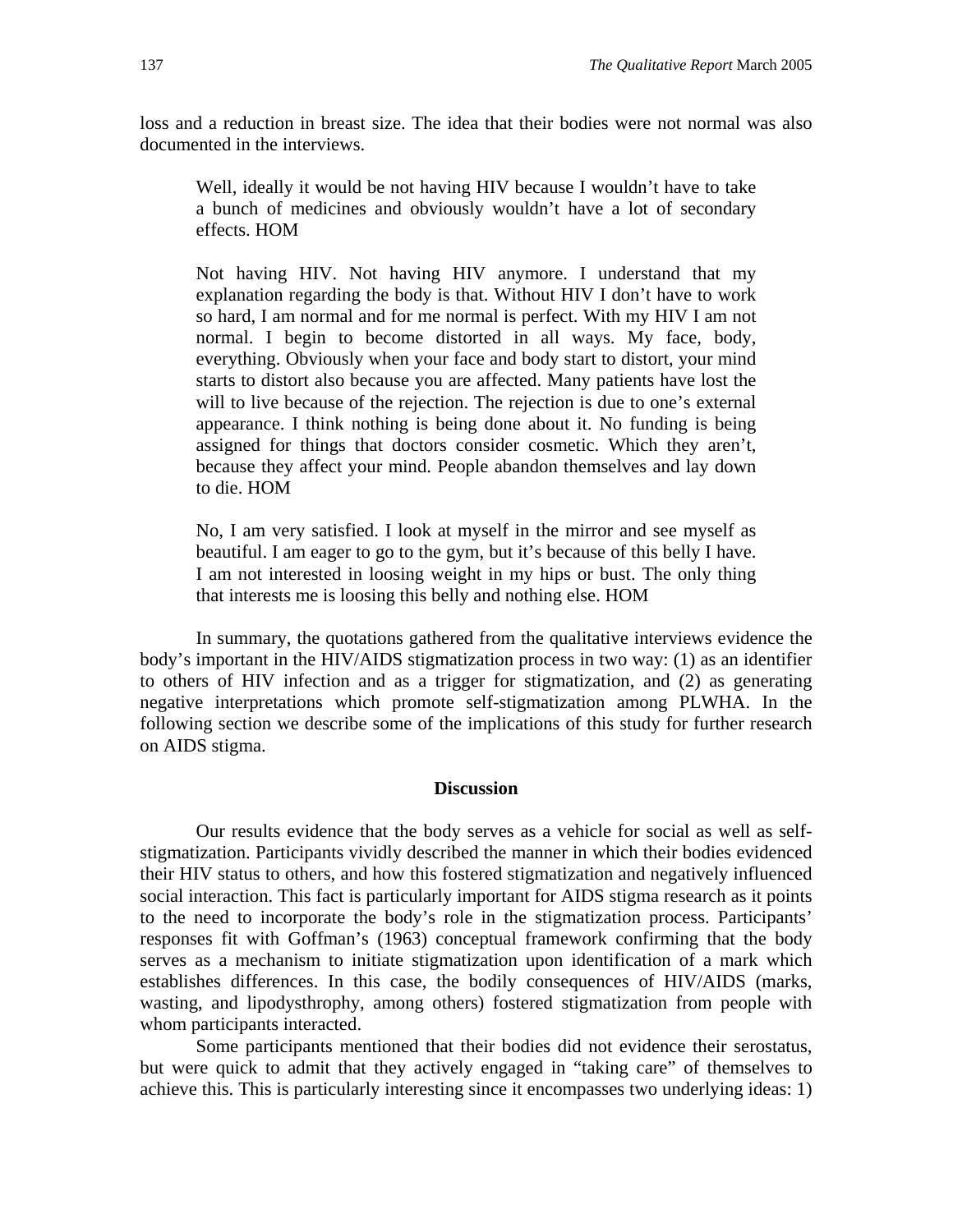participants are aware that their bodies may show symptoms of HIV infection at any time and therefore must constantly subject themselves to regimes of self preservation (e.g., exercise, medications, and fine clothing, among others), and 2) participants view PLWHA with body marks as "others" who do not engage in such regimes, and therefore are in some part responsible for their body marks. This last theme highlights another dimension of stigmatization, this time directed at PLWHA from other PLWHA. These answers could also be interpreted as being mediated by social desirability. Participants may have avoided recognizing body marks in themselves fearing further stigmatization.

Body marks were a common theme throughout the interviews and participants highlighted how their existence negatively influenced social interaction. Participants informed that when such marks were visible, people avoided interacting with them. This fact also serves to highlight the body's important role in the stigmatization process by others. Still, another important dimension of the body's role in AIDS stigma is evidenced in the quotations regarding self-stigmatization.

Participants frequently spoke of the meanings they attached to their bodies once they started living with HIV/AIDS. Most of the descriptions addressed negative meanings, particularly the issue of abnormality. Participants mentioned that living with HIV made them feel like they were abnormal. They described their lives, bodies, and sexuality as being negatively influenced by HIV and therefore not being like other people: normal. Seeking "normality" is particularly troublesome since it fosters selfstigmatization among PLWHA. This is evidenced by the negative consequences mentioned from living in a body with HIV/AIDS which included feelings of guilt, no longer caring about their bodies, and the idea of having to "deal with" their bodies. Although engaging in self-presentation regimes was sometimes described as positive, most participants described negative consequences of living in a body with HIV.

Negative conceptualizations of the body with HIV/AIDS are only worsened by participants' criteria for having a "perfect" body. The most common response was not having HIV/AIDS. This is particularly worrisome when participants associate having a "distorted" body with a "distorted" mind; the latter a consequence of the former. This association clearly evidences the body's importance in the self-stigmatization process as it is described as a critical agent for mental health. Again, the issue of abnormality arises when participants feel that this goal is unattainable once they are infected with HIV.

Implications of this study for AIDS stigma research are multidimensional. If PLWHA develop negative notions regarding their bodies and the manner they understand others perceive it, the stigmatization process is facilitated, encouraged, and harder to confront. Nevertheless, these results should not be interpreted as unquestionable and unchangeable truths. Health professionals and researchers have to develop and implement an urgent agenda to address the stigmatization of HIV/AIDS and the body's role in this process.

Upon completion of the study we have presented the findings to several groups of PLWHA, including participants, in visits to the CBOs that recruited them. Their reactions to the findings have strengthened our research since they agreed with our interpretations. Furthermore, they have recommended that we train health professionals on the subject of AIDS stigma. We have taken this recommendation and implemented it through an intervention we developed in light of the findings to reduce AIDS stigma among health professionals (Varas-Díaz, Serrano-García, & Toro-Alfonso, 2004).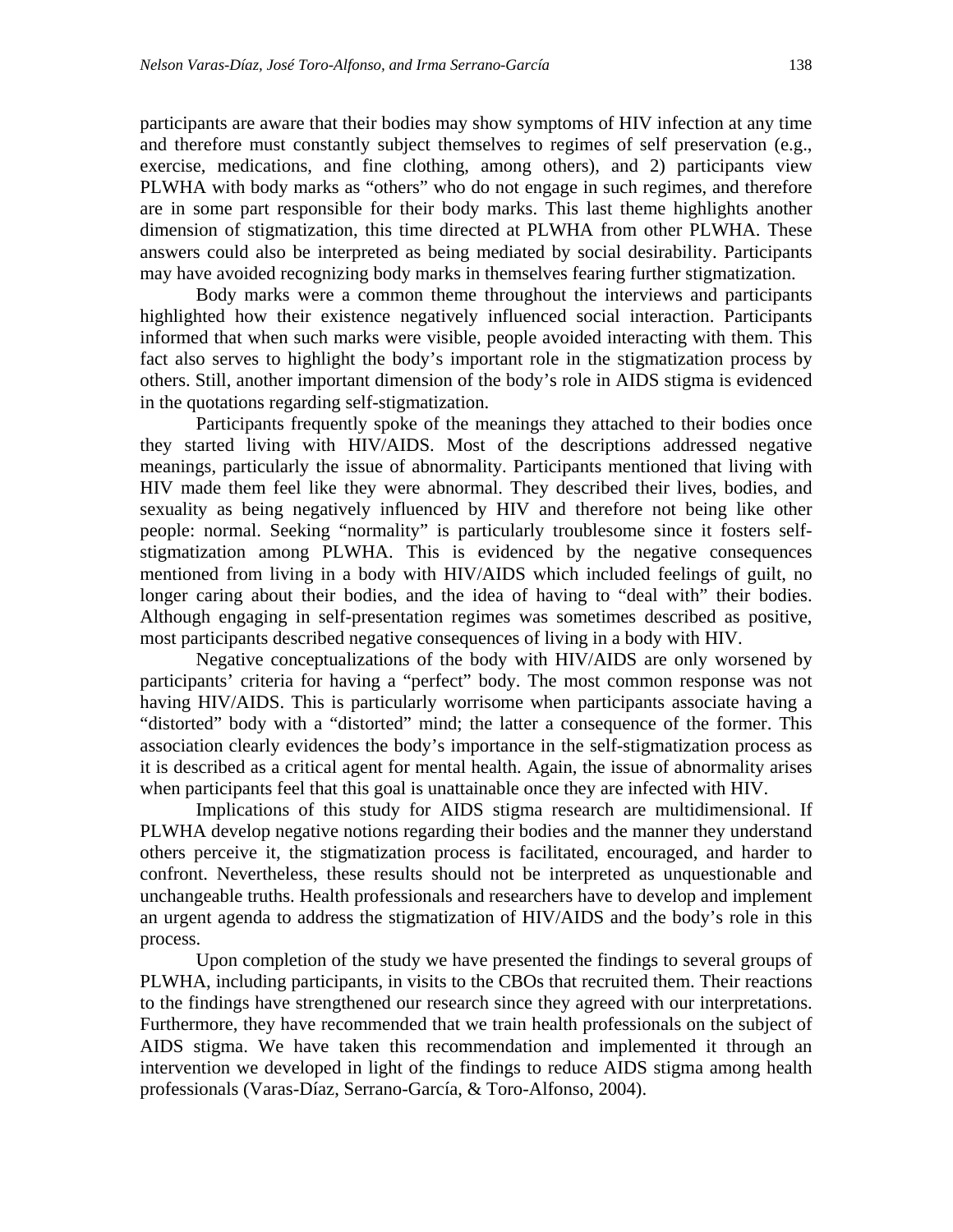In accordance with the results of the study we recommend the following:

1. Behavior specialists must develop and test interventions to address the effects of stigmatization on PLWHA, considering the important role that the body plays in the process. These efforts must include PLWHA's perspectives on the meanings they attribute to their bodies and their role in the stigmatization process.

2. Health professionals (e.g., physicians, nurses, and psychologists, among others) must be trained regarding the consequences of bodily changes in PLWHA. The idea that these changes have merely cosmetic consequences needs to be challenged in order to foster better services directed at this specific phenomenon.

3. Health professionals must increase their involvement in community efforts, such as activism and community work, aimed at changing policies in government and health insurance companies that hinder services for PLWHA to address the bodily consequences of infection (e.g., wasting, lipodystrophy). This is particularly important for secondary effects that are commonly labeled as cosmetic.

4. AIDS stigma researchers must address its consequences on the lives of PLWHA, particularly on its bodily dimensions. In order to achieve this we must surpass the overwhelming need to solely identify the psychological consequences of stigma (e.g., depression, low self-esteem), and start looking into the physical and structural dimensions that mediate those consequences such as the body, social oppression, and poverty, among others.

5. Research techniques must be implemented that address the qualitative aspects of personal interpretations of body changes, while also monitoring clinical adherence to treatment, viral load, and CD4 count. Mixed methods approaches may yield useful information that can be used in intervention development.

The challenges that lay ahead for professionals interested in AIDS stigma are many. The need to get involved in its study and to develop ways to address it is urgent. Still, the challenges that PLWHA face are even greater since they confront stigmatization on a daily basis. The need to incorporate different subjects into stigma research is evident. Let us embrace the possibilities generated by research on the meanings of the body with HIV/AIDS in order to improve strategies to challenge AIDS stigma.

#### **References**

- Ander-Egg, E. (1980). *Técnicas de investigación social* [Social research techniques]. Buenos Aires, Argentina: El Cid.
- Ander-Egg, E. (2003). *Métodos y técnicas de investigación social IV: Técnicas para la recogida de datos e información* [Methods and techniques for social research IV: Techniques for gathering data and information]. Buenos Aires, Argentina: Lumen.
- Baez, E. J. (1999). Spiritual issues and HIV/AIDS in the Latino community. In M. Schernoff (Ed.), *AIDS and mental health practice: Clinical and policy issues* (pp. 117-124). Binghamton, NY: The Hawthorne Press.
- Bunting, S. M. (1996). Sources of stigma associated with women with HIV. *Advances in Nursing Science, 19*, 64-73.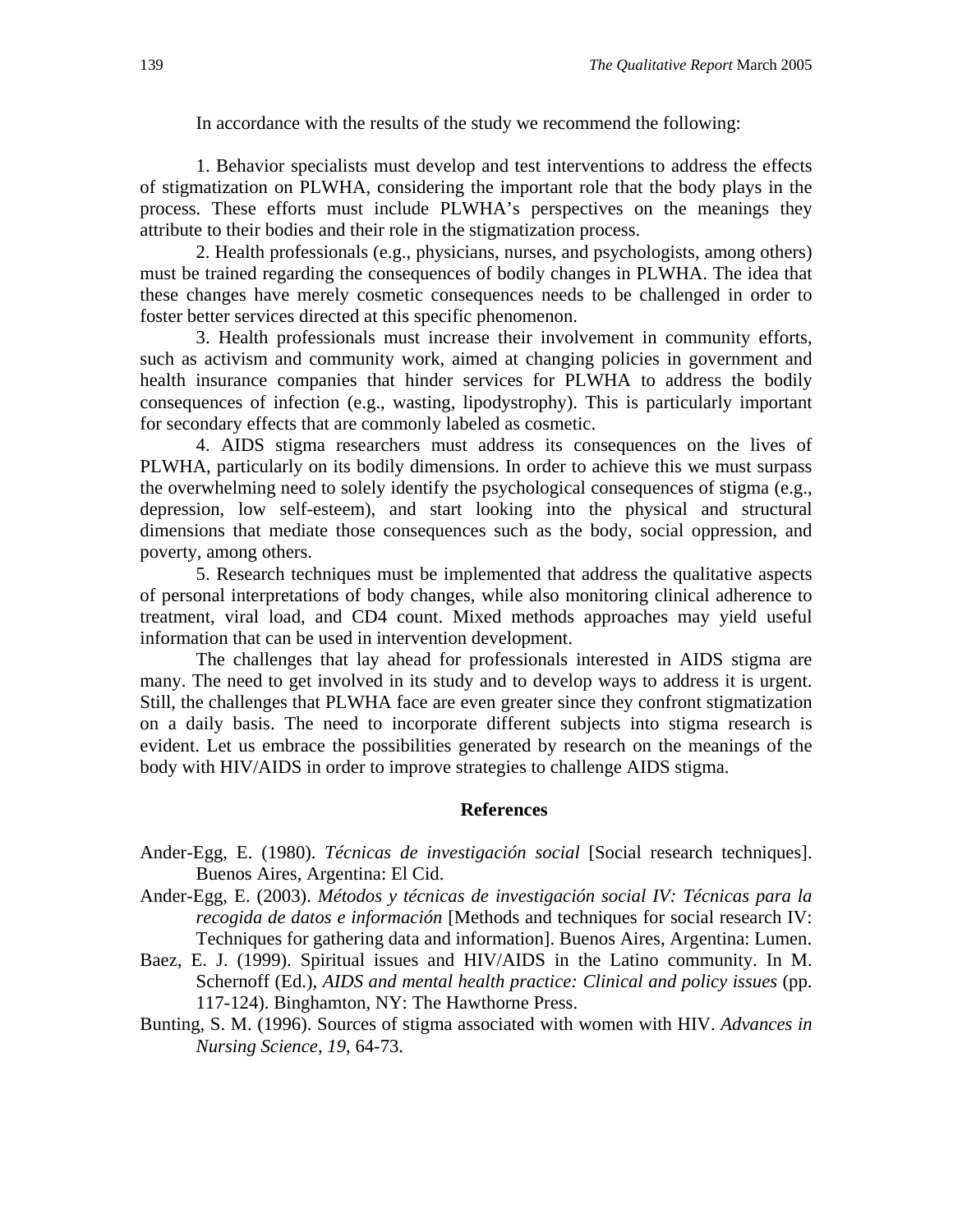- Capitano, J. P., & Herek, G. M. (1999). AIDS-related stigma and attitudes toward injecting drug users among black and white Americans. *American Behavioral Scientists, 42*, 1148-1161.
- Chapman, E. (2000). Conceptualization of the body for people living with HIV: Issues of touch and contamination. *Sociology of Health and Illness, 22*, 840-857.
- Chapman, L. (1998). Body image and HIV: Implications for support and care. *AIDS Care, 10*, 179-187.
- Chesney, M. A., & Smith, A. W. (1999). Critical delays in HIV testing and care. *American Behavioral Scientists, 42*, 1162-1174.
- Crawford, A. M. (1996). Stigma associated with AIDS: A meta-analysis. *Journal of Applied Social Psychology, 26,* 398-416.
- Cunningham, I., & Ramos-Bellido, C. G. (1991). VIH/SIDA: Mitos y desmitificación [HIV/AIDS: Myths and demystification]. In I. Cunningham, C. G. Ramos-Bellido, & R. Ortíz-Colón (Eds.), *El SIDA en Puerto Rico: Acercamientos multidisciplinarios* (pp. 153-183). Río Piedras, Puerto Rico: Universidad de Puerto Rico.
- Dovido, J. F., Major, B., & Crocker, J. (2000). Stigma: Introduction and overview. In T. F. Heatherton, R. E. Kleck, M. R., Hebl, & J. G. Hull (Eds.), *The social psychology of stigma* (pp. 1-28). New York: Guilford.
- Featherstone, M. (2000). Body modification: An introduction. In M. Featherstone (Ed.), *Body modification* (pp. 1-14). London: Sage.
- Goffman, E. (1963). *Stigma: Notes on the management of spoiled identity*. New York: Simon & Schuster.
- Herek, G. (1999). AIDS and stigma. *American Behavioral Scientists, 42*, 1106-1116.
- Herek, G., & Glunt, E. K. (1988). An epidemic of stigma: Public reactions to AIDS. *American Psychologist, 43*, 886-891.
- Herek, G. M., Mitnick, L., Burris, S., Chesney, M., Devine, P., Thompson Fullilove, M., et al. (1998). Workshop report: AIDS and stigma: A conceptual framework and research agenda. *AIDS and Public Policy Journal, 13*, 36-47.
- Jones, E. E., Farina, A., Hastorf, A. H., Markus, H., Miller, D., & Scott, R. A. (1984). *Social stigma: The psychology of marked relationships*. New York: W.H. Freeman.
- Kaiser Family Foundation (2001). *Latinos' views of the HIV/AIDS epidemic at 20 years: Findings from a national survey*. Menlo Park, CA: Henry J. Kaiser Family Foundation.
- Kalichman, S. C. (1998a). *Preventing AIDS: A sourcebook for behavioral interventions*. Mahwah, NJ: Lawrence Erlbaum.
- Kalichman, S. C. (1998b). *Understanding AIDS: Advances in research and treatment*. Washington, DC: American Psychological Association.
- Lincoln, Y. S., & Guba, E. G. (1985). *Naturalistic inquiry*. Beverly Hills, CA: Sage.
- Leary, M. R., & Schreindorfer, L. S. (1998). The stigmatization of HIV and AIDS: Rubbing salt in the wound. In V. J. Derlega & A. P. Barbee (Eds.), *HIV & social interaction* (pp. 12-29). Thousand Oaks, CA: Sage.
- Miller, R. L. (2001). Innovation in HIV prevention: Organizational and intervention characteristics affecting program adoption. *American Journal of Community Psychology, 29*, 621-647.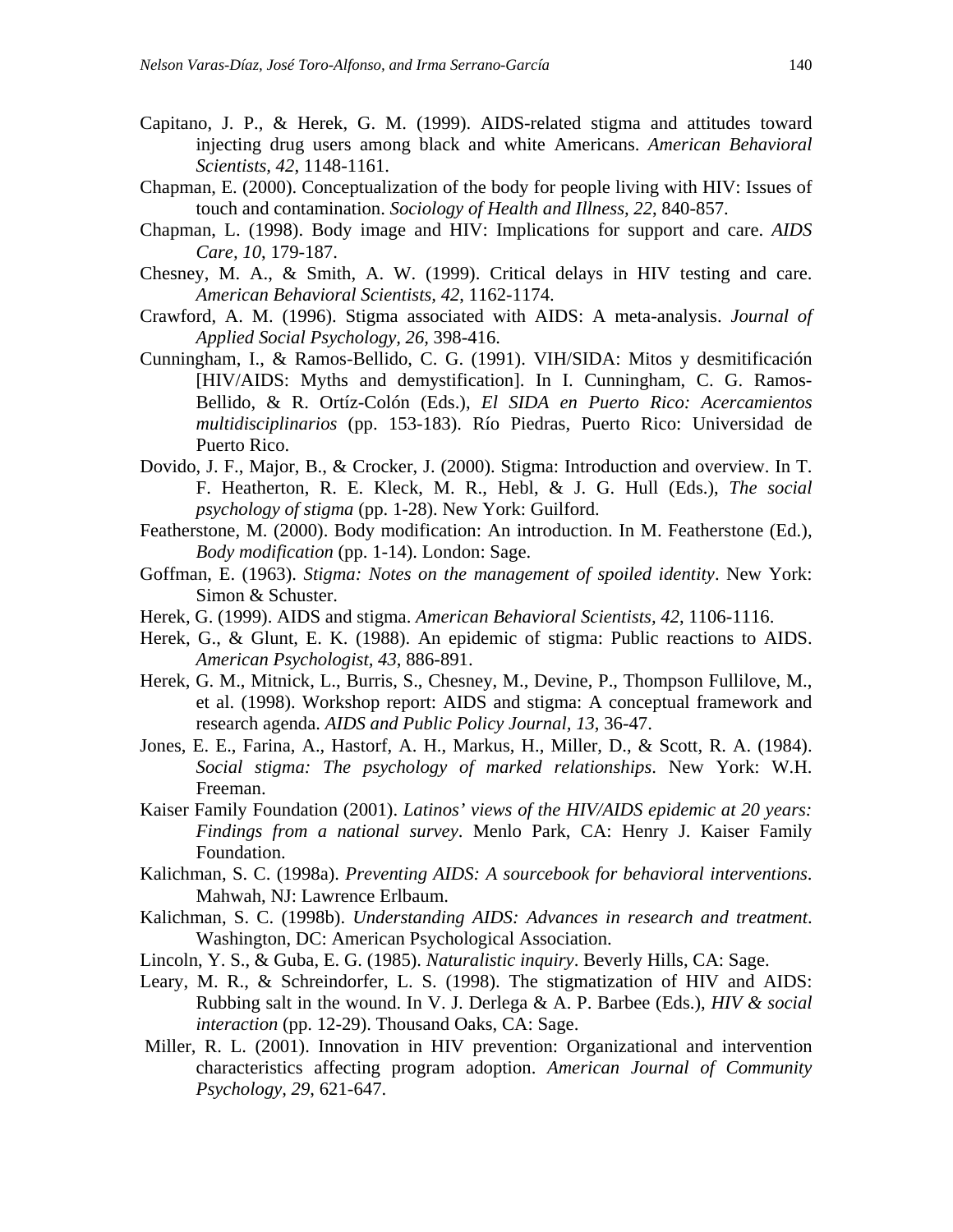- Murphy, J. S. (1995). *The constructed body: AIDS, reproductive technology, and ethics*. Albany, New York: State University of New York Press.
- Nord, D. (1997). *Multiple AIDS-related loss: A handbook for understanding and surviving a perpetual fall*. Washington, DC: Taylor & Francis.
- OCASET. (2004, March). *AIDS surveillance report*. Department of Health, Commonwealth of Puerto Rico.
- PAHO. (2001). *AIDS surveillance in the Americas*. Retrieved on October 23, 2002 from http://www.paho.org/English/HCP/HCA/final\_bulletin\_dec01.pdf
- Porbén, M., Torres Burgos, N., & Bernal, G. (2000). *Informe sobre los resultados de las vistas públicas: Estudio de identificación de necesidades, prioridades y satisfacción con los servicios para las personas infectadas o afectadas por el VIH/SIDA* [Report on public hearings: Study for the identification of needs, priorities, and satisfaction with services of people infected and affected by HIV/AIDS]. (Available from Ryan White Program, Title 1, San Juan Region. University of Puerto Rico, University Center for Psychological Services and Research, San Juan, Puerto Rico)
- Power, R., Tate, H. L., McGill, S. M., & Taylor, C. (2003). A qualitative study of the psychological implications of lipodystrophy syndrome on HIV positive individuals. *Sexually Transmitted Infections, 79*, 137-141.
- Real Academia Española. (1984). *Diccionario de la Real Academia Española* [Dictionary of the Real Academia Española] (20th ed., Vol. 1). Madrid, España: Author.
- Santiago, L. E. (1998). Oral testimonies: The other face of the HIV story. *Puerto Rico Health Sciences Journal, 17*, 375-380.
- Sontag, S. (1990). *Illness as metaphor and AIDS and its metaphors*. New York: Doubleday.
- Sosa Pascual, O. (2003, August 31). Alarmante la cifra de contagio del HIV [Alarming number of HIV contagion]. *El Nuevo Día*, p. 4.
- Schwandt, T. A. (2001). *Dictionary of qualitative inquiry*. Thousand Oaks, CA: Sage.
- Tate, H., & George, R. (2001). The effects of weight loss on body image in HIV-positive gay men. *AIDS Care, 13,* 163-169.
- Torres Burgos, N., Porbén, M., & Bernal, G. (2000). *Informe sobre los resultados de los grupos focales llevados a cabo como parte del estudio de identificación de necesidades, prioridades y satisfacción con los servicios para las personas infectadas o afectadas por el VIH/SIDA* [Report on focus groups carried out as part of the styudy for the identification of needs, priorities, and satisfaction with services of people infected and affected by HIV/AIDS]. (Available from Ryan White Program, Title 1, San Juan Region. University of Puerto Rico, University Center for Psychological Services and Research, San Juan, Puerto Rico)
- Varas-Díaz, N. (2002). *Peligrosidad encarnada: Estigma y VIH/SIDA en Puerto Rico*  [Embodied dangerousness: Stigma and HIV/AIDS in Pierto Rico]*.* Unpublished doctoral dissertation, University of Puerto Rico, Río Piedras.
- Varas-Díaz, N., Serrano-García, I., & Toro-Alfonso, J. (2004). *Estigma y diferencia social: VIH/SIDA en Puerto Rico* [Stigma and social difference: HIV/AIDS in Puerto Rico]. San Juan, P. R.: Ediciones Huracán.
- Vargas De León, E. de L. (1996). *Intervención psicoterapéutica en la pena anticipada de mujeres con el VIH/SIDA* [Therapeutic intervention with anticipated sadness of